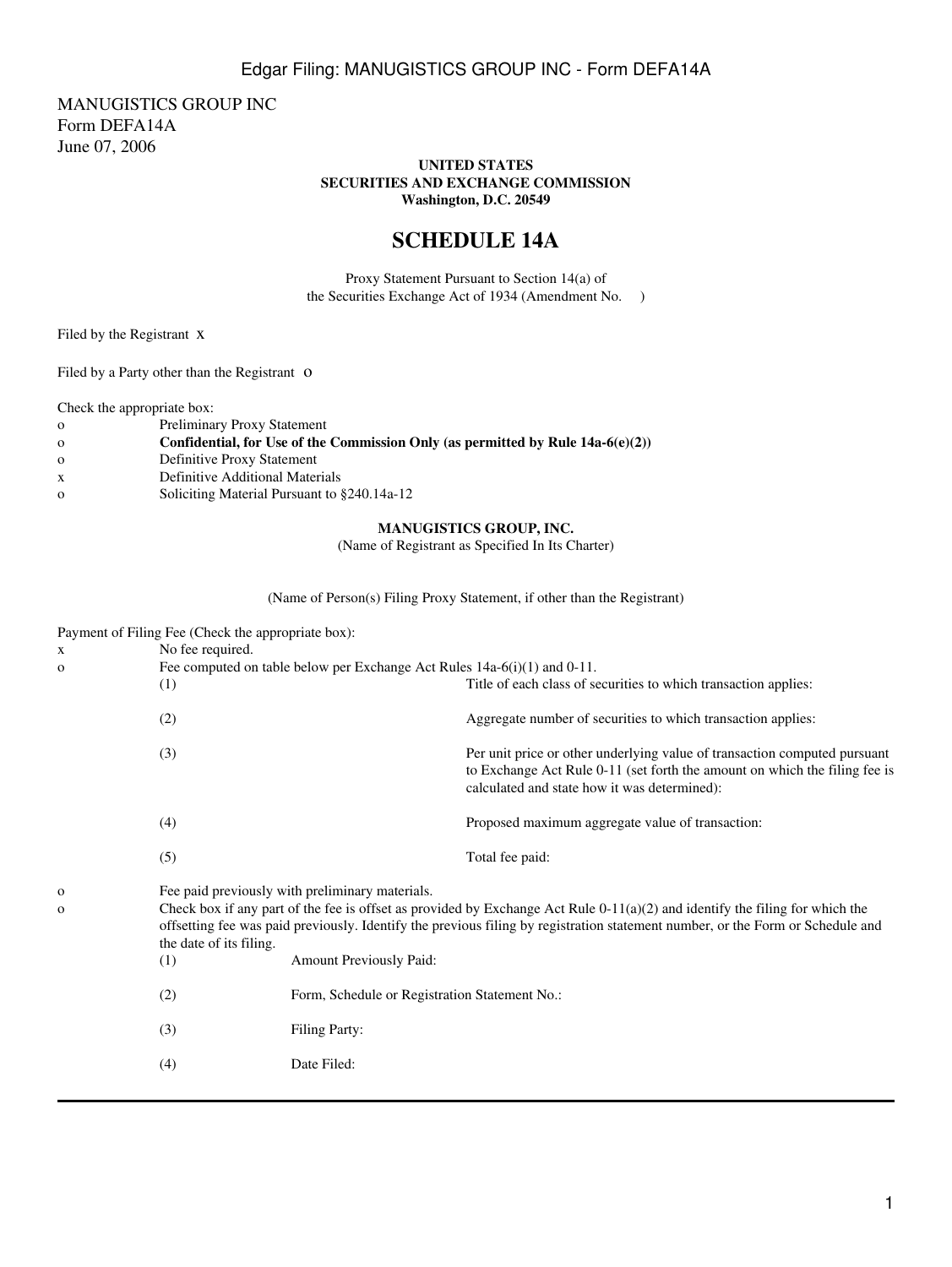This filing consists of a memorandum and certain Frequently Asked Questions distributed by JDA Software Group, Inc. (JDA) to certain employees of Manugistics Group, Inc. (Manugistics) on June 7, 2006.

I. Memorandum From Hamish Brewer To Manugistics Associates

JDA Software Inc.

# **Memo**

To: Manugistics Associates From: Hamish Brewer CC: JDA Associates Date: June 6, 2006 Re: **JDA** and Manugistics Combination

#### **Cautionary Language**

This document was prepared in connection with JDA s planned acquisition of Manugistics (the Merger). The Merger is subject to certain conditions. Please see the end of this document for additional details about this transaction, including where you can find more information about the Merger.

#### **Introduction**

The acquisition process is proceeding according to plan. The two key regulatory steps (HSR antitrust review and filing of the Manugistics Proxy Statement with the SEC) have been passed without issue and we are now preparing for the final major hurdle: Manugistics shareholder approval. Based upon the current rate of progress I still expect the transaction to close according to the originally anticipated schedule.

I would like to take this opportunity to communicate critical aspects of the transition after the close and our direction together as one company clearly all of these comments are dependent on the successful close of the transaction.

#### *Current Assessment of the Opportunity that Lies Ahead*

I have had the opportunity to speak to a number of existing and potential customers about this combination and I would like you to know that the feedback I have received so far has been very positive. They see real value in the unique proposition that JDA and Manugistics can create and they are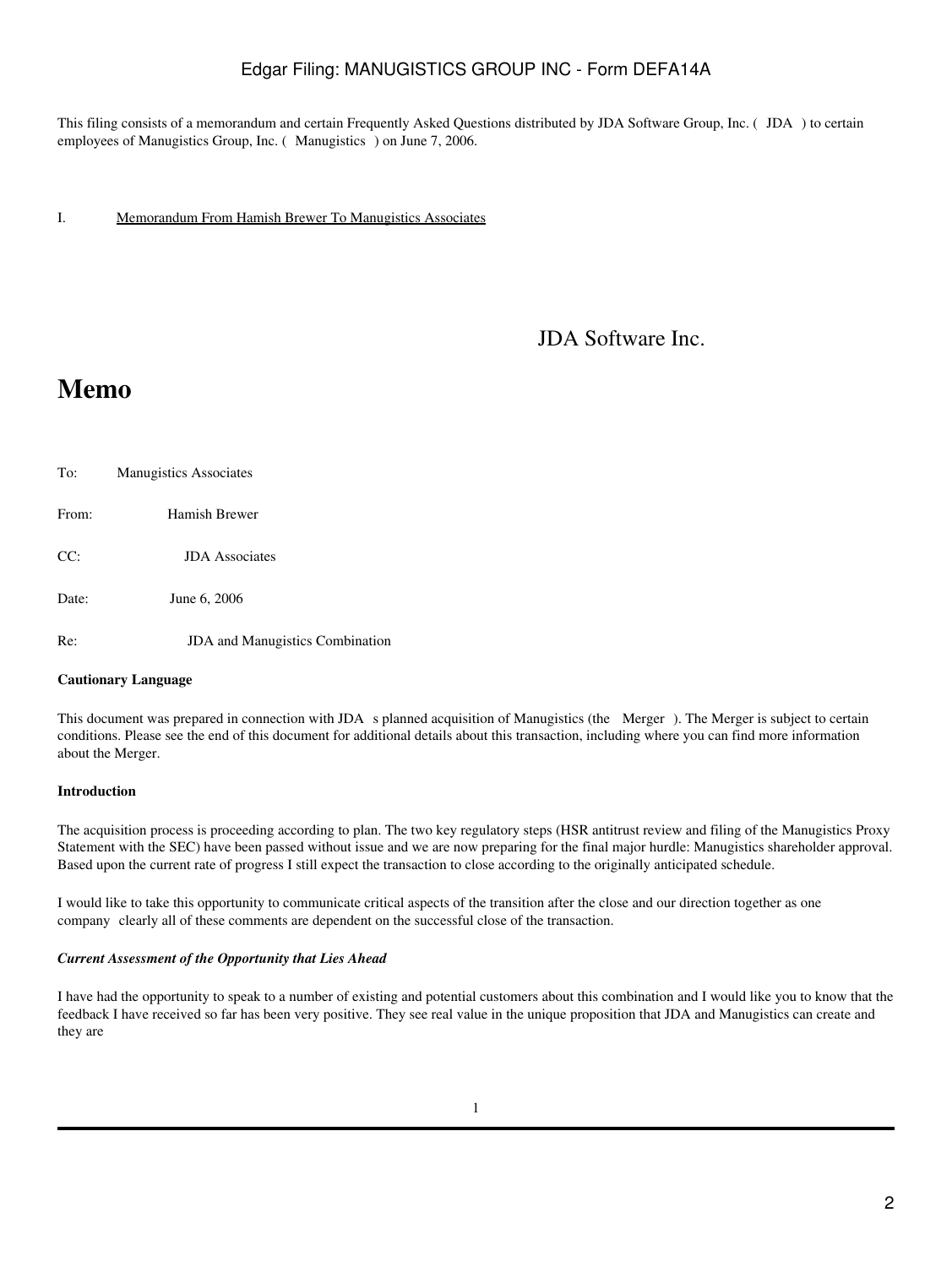excited about the potential benefits for their businesses. Additionally, I have spent a good deal of time talking to the investment community and they also see the great potential in this combination; we have the opportunity to create a great future with this transaction.

Many of the JDA and the Manugistics associates are now engaged in detailed planning and preparation for the day when we will become one company. Based on the progress so far, I can say without hesitation that we have the opportunity to build a powerful, unique and compelling offering that will compete very effectively in the marketplace as well as a company that will be financially strong and capable of providing rewarding long term career opportunities.

#### *Organizational Integration*

As I mentioned at the announcement of this transaction, JDA s intention is to combine the two organizations into one new company as soon as possible after the close. Where possible, we will notify you of your role and position in the organization structure immediately after the close. Most of you will be relatively unaffected by this re-organization and will continue to perform your current roles. However, we will all have a new and important responsibility; to ensure that we become one team with one combined culture and one set of business processes as soon as possible. All JDA associates will need to be prepared to accept changes as we adopt the best of the Manugistics operating model and equally, all Manugistics associates will need to be prepared to do the same as new procedures and practices are implemented from JDA s operating model.

I ask each of you to consider it your personal duty to make this process open, transparent, efficient, considerate and successful in the shortest possible time. It is natural for people to want to defend the practices that they have developed over the years but we all need to be open to change and open to discuss opportunities for change. I want every associate to know that this is a critical success factor in this transition. If you see activities or inactivity that is counter to the spirit of this imperative then I want you to consider it your duty to escalate the issue through your management channel without delay. As a stakeholder in our future, you have a right to be heard in an open and inclusive manner and where a policy has been established, to receive an explanation of the justification for the policy. If you dont get this then you should call or email me directly I am always available to every associate in this combined company I dont promise that I Il agree with you, but I do promise that I Il listen.

We plan to create one unified organization structure from the top of the company down. We will take this opportunity to adjust and redefine our leadership team incorporating both JDA and Manugistics senior managers. Over the next few days and weeks we will announce the appointment of Manugistics executives into positions within the leadership team as soon as possible. These appointments will, of course, be subject to completion of the transaction. Please be patient and avoid jumping to conclusions simply because you havent heard about a particular person or role, there may be good reasons why an announcement cannot yet be made. After we close we will announce the entire structure of the leadership team.

As I mentioned before, we will build one unified organization structure as if the two companies had always been one:

One global marketing organization with the responsibility to communicate our entire value proposition. There will be corporate marketing and regional marketing more focused on business development.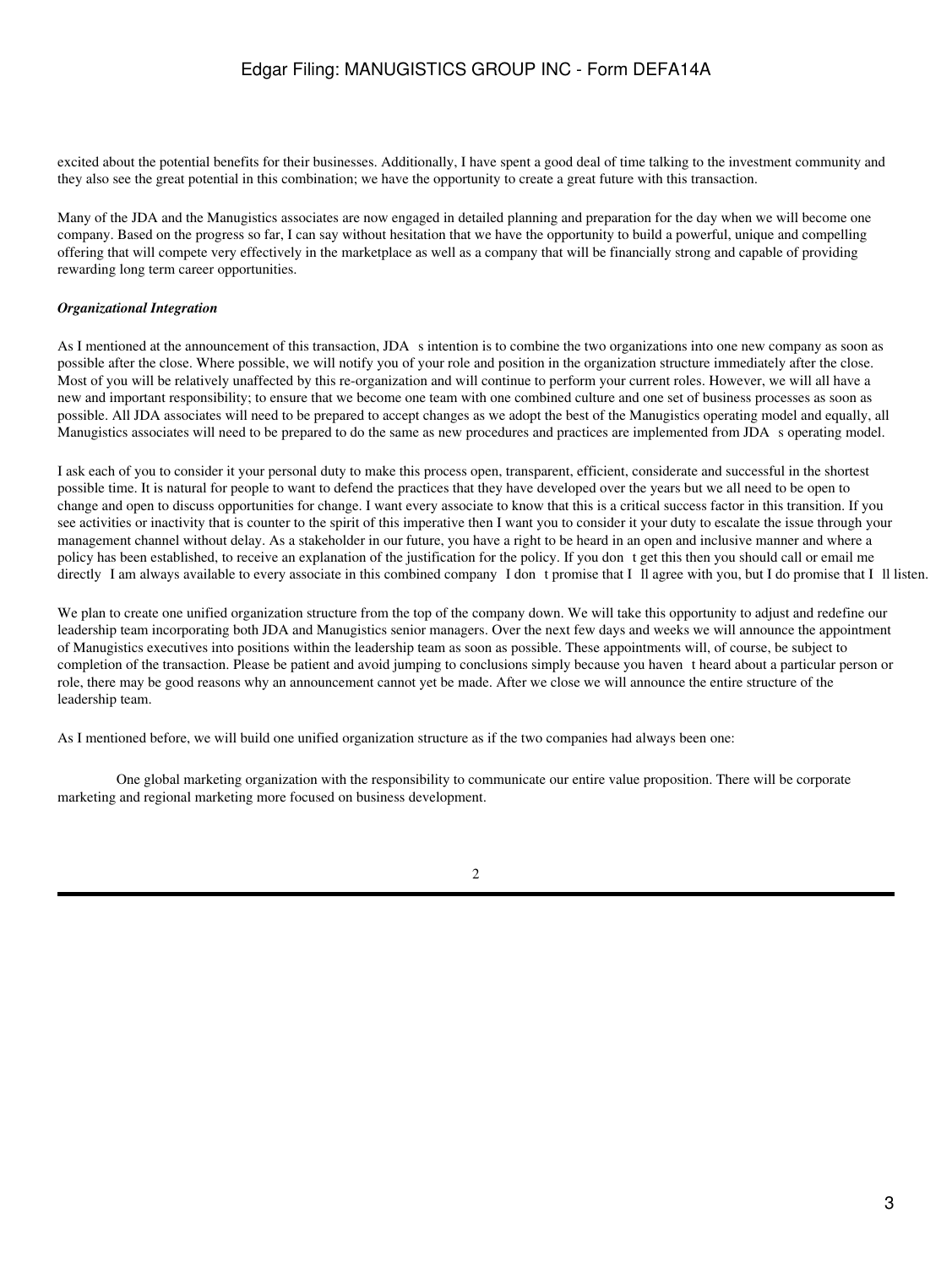One regional sales organization (with geographic leadership in the Americas, EMEA and Asia Pacific regions) with sales people focused on specific target industries clearly our two major industries will be retail and consumer goods manufacturing.

One regional pre-sales organization supporting the entire suite of products

One regional consulting business providing implementation services for the entire suite of products worldwide

One training organization tasked with educating our associates and our customers on topics that span the entirety of our business

One centralized global support organization providing a single point of service for all customers including regional customer contact centers

One global product management and product development organization working to a single methodology and responsible for the entire suite of products

One global internal support organization including finance, administration, HR, IT, legal etc.

This approach means that over time we must harmonize all personal benefits and conditions across the company. For some this may mean some improved benefits, for others it may mean some diminished benefits in some areas. But the principle is clear, we cannot have associates receiving fundamentally different conditions of employment simply based on where you came from, all associates will operate under a single uniform set of geographically sensitive benefit policies. Harmonizing the salary levels of associates will be managed gradually over time through JDA s performance evaluation and career planning methodology; JDA Perform. For those of you who may have some reduction in benefits, I hope that you can see the importance of having a consistent approach across the company and will work with us to make this transition a success.

#### **Cost Synergies**

A critical success factor related to this transaction is the opportunity to significantly improve the profitability of both companies. These changes are important to all of us as they will provide the basis for a strong and profitable business that can maximize its potential in the market.

We will have to eliminate some positions in the company as a result of this transaction, although the extent of this change will be fairly minor. Basically, we will eliminate redundant positions that are no longer required e.g. we only need one CEO. It is important to note that we plan to increase overall headcount in key areas that can help us achieve the potential of this combined organization, specifically:

We plan to increase the total headcount in product development

We plan to increase the total headcount in customer support

I want to be able to communicate to each of you as soon as possible after the close whether or not you will be affected by this headcount reduction in order to avoid unnecessary anxiety. While I indicated earlier, the reduction will be relatively minor, it will impact some of you. If you are negatively affected by this transition then I give you my word that we will do our utmost to ensure that you will be treated considerately and with respect (see attached HR FAQ). If you dont see this happening then just let me know.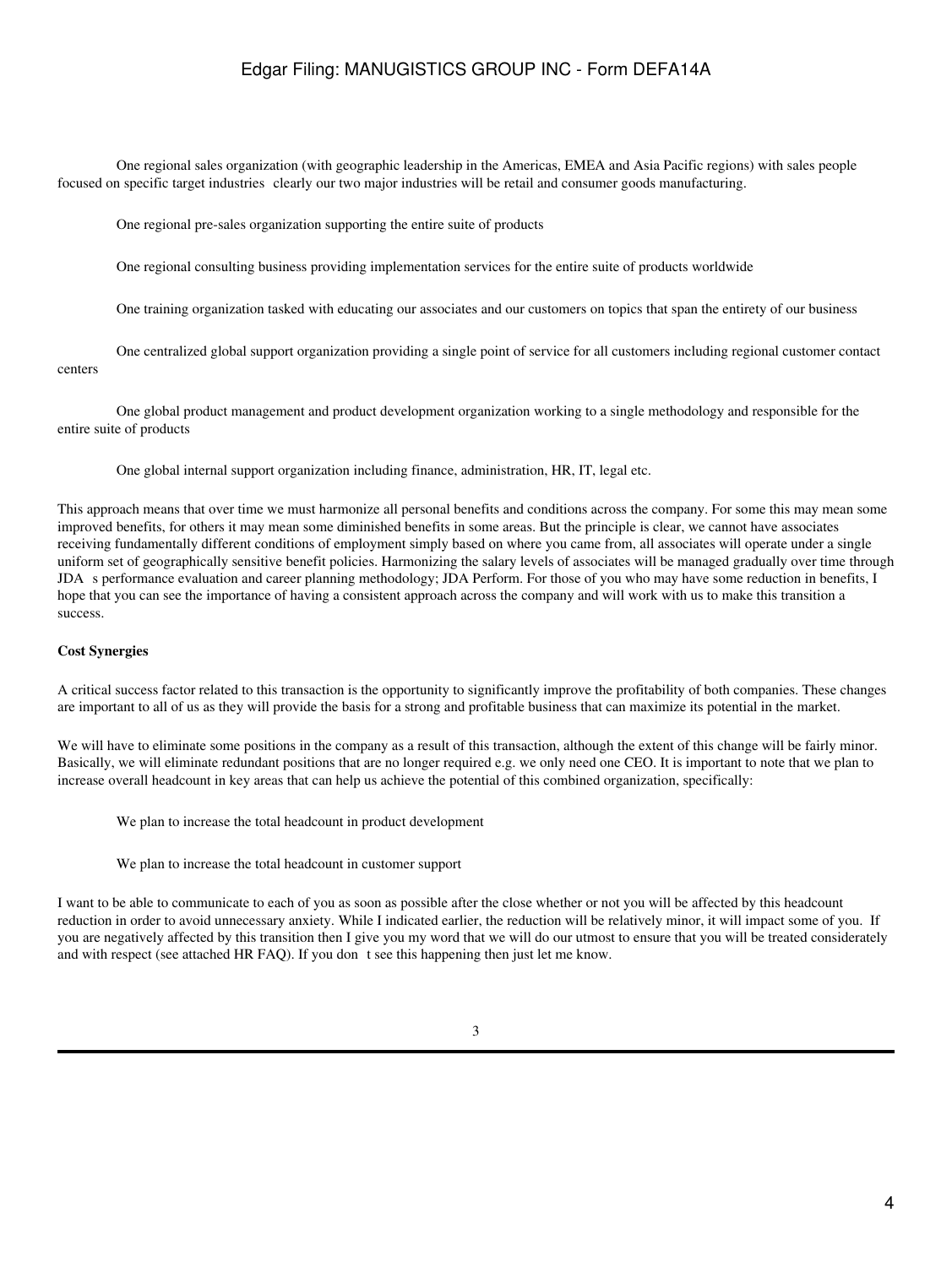In addition to headcount related synergies, of course all of the usual expense related synergies will be implemented as soon as possible. This will include consolidation of offices to minimize duplication of facility costs. We will be maintaining a significant presence in the Rockville facility and in fact, have plans for the facility to house members of the leadership team and senior executives.

#### *My Vision of Our Future*

We are going to build a great company together with a bright and market-leading future. As CEO, I think it is important that you are aware of my vision for this combined company as we enter into this new era.

Our primary competitors are, and will continue to be SAP and Oracle. These companies share more in common with each other than they do with us. JDA, by contrast, is going to be a company that:

Remains focused on a limited set of markets with a goal of delivering clearly differentiated expertise in these markets;

Establishes and delivers compelling innovation to our customers designed to bring transformational business benefit at a low total cost of ownership;

Remains committed to keeping the interests of our customers first and foremost in our thinking.

#### **Our Markets**

The primary market for our solutions will be the extended consumer goods supply chain encompassing retail, wholesale, distribution and consumer goods manufacturing.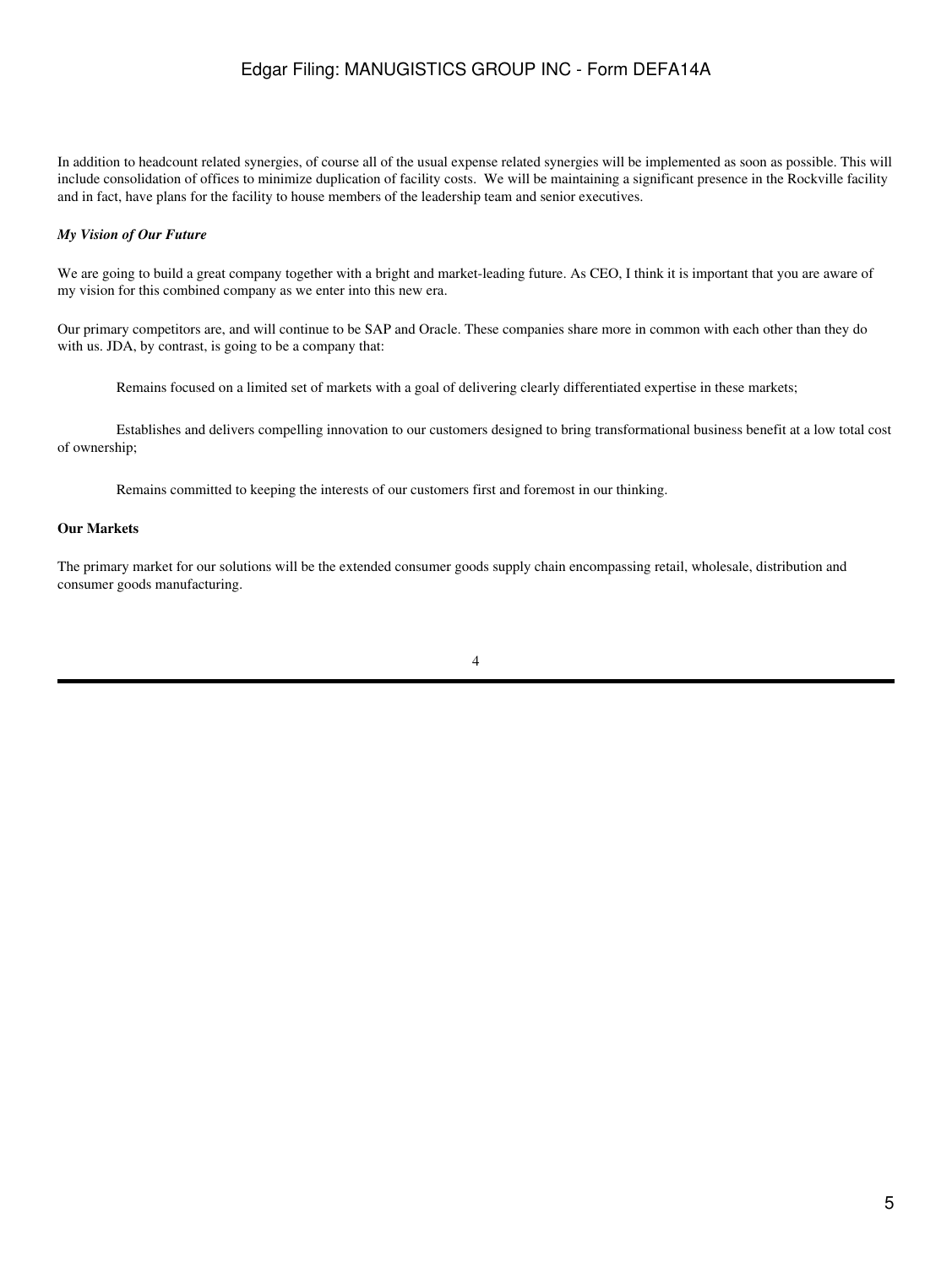Let me be clear, I believe that JDA can be the leading solutions supplier to this market globally and that is my objective, plain and simple. The future JDA will have a unique offering in the optimization arena that will span the entire demand/supply chain as indicated in the chart below:

This will require hard work and creative thinking on the part of everyone. If you would like to be part of achieving this vision, if you think that you can contribute to this vision, if you are prepared to make this vision part of your daily motivation and purpose then together we can make this a reality, of that I have no doubt.

Change will remain a constant challenge; I can t predict exactly how this vision will be realized and what steps we will need to take to get there. But if you remain open to change in everything but our values then this can be a rewarding and successful journey.

#### **Government, Aerospace and Defense**

I am still relatively unfamiliar with this business, so the first thing that I will do is listen and learn. Once the way forward for this business is certain then I will communicate that to you quickly. It is already clear to me that there are substantial revenue opportunities in this market if we can remain focused.

#### **Travel, Transportation and Hospitality**

The revenue management business is a business that seems full of possibility to me. Already, it is very clear to me that the price optimization solutions that are a component of this solution offering have potential significantly beyond the historic achievement through more aggressive packaging and promotion of these solutions to the extended retail supply chain market.

Additionally, I am very excited about the opportunities to extend the concepts of revenue management to a broad spectrum of customers, once again, with a disciplined approach to each market in order to avoid over-extending ourselves.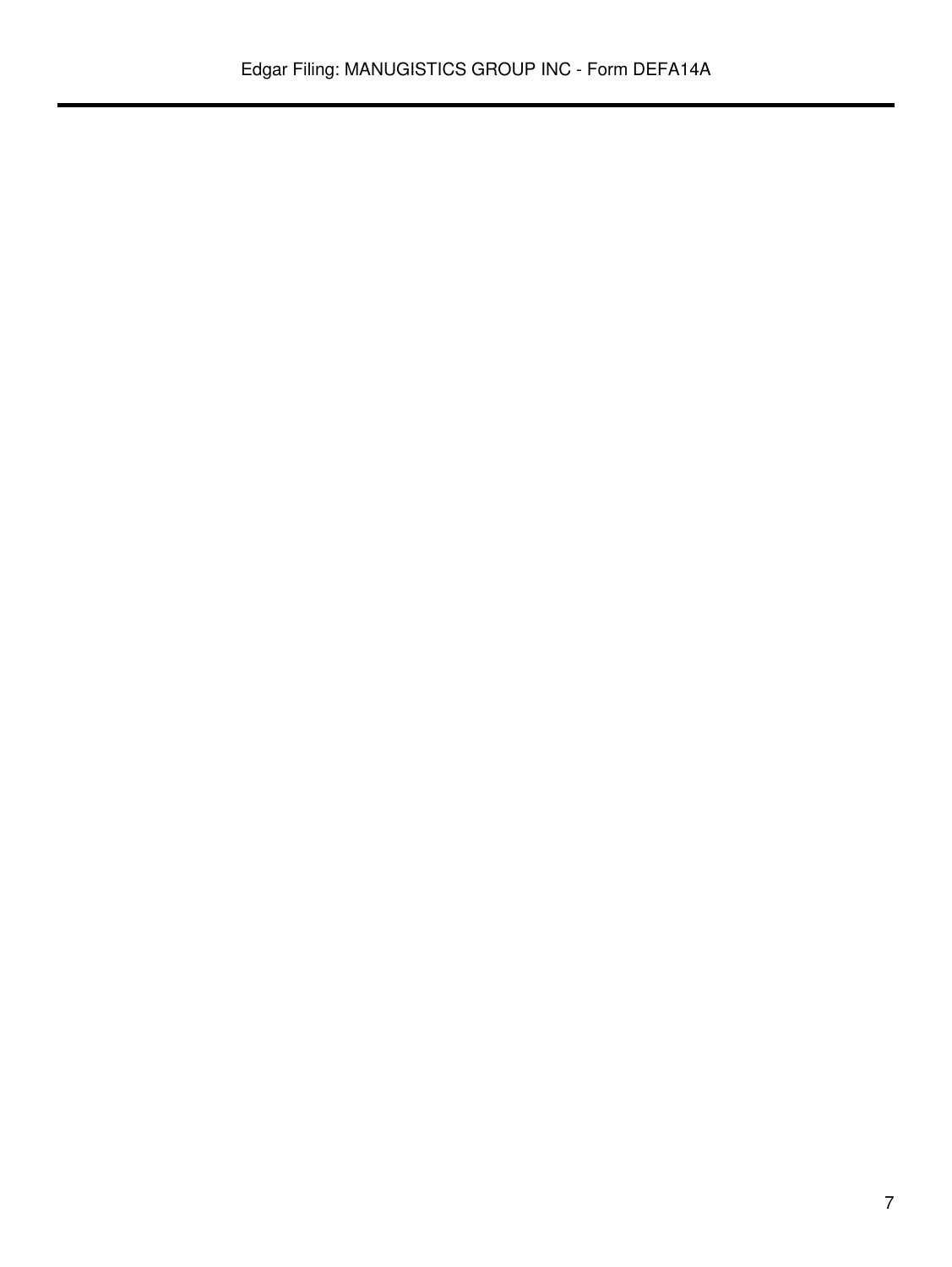#### **Product Vision**

We plan to fully integrate the Manugistics products and the JDA products together. This integration will not be trivial and will require careful planning and committed execution over the next 18-24 months, but we will start down this path immediately after the close. Our product management organization and solution experts will provide details of this roadmap to everyone as they are figured out. We will announce a product integration roadmap as soon as possible after the close in order to tackle uncertainty in the market.

The short version of the product opportunities that lie ahead is as follows:

Generally, we will adopt JDA s. Net based smart client technology across the entire suite (there may be some applications where a web UI is preferable). This approach will provide a rich user experience that is consistent across our entire suite encompassing advanced workflow capabilities based on the Windows Workflow Foundation which will be an integral part of the Vista version of Windows to be launched in the first quarter of 2007.

We will merge the Manu Demand and Fulfillment products with JDA s Portfolio Replenishment Optimization solution to create a market leading solution for demand planning and replenishment.

We will leverage existing technologies from both JDA s Portfolio Enabled platform (such as the Portfolio Knowledge Base and Portfolio Registry) and Manugistics Webworks platform (such as the grid computing technology)

We will extend database support for the Manugistics products from just Oracle to include Microsoft SQL Server 2005

The Manugistics product suite will be integrated with JDA s Strategic Demand Management (SDM) offering (some components may well be integrated as part of the initial release of SDM in the first quarter of 2007.

We will do all of this without requiring wholesale rewrites on either side by leveraging service oriented architecture technologies

Already we have seen that some of the industry analyst groups have chosen to take a negative attitude towards the opportunity we have together in part a result of the fact that JDA does not spend much money with these people. Their lack of foresight is not our problem, as long as we are convinced and our customers are convinced then at the end of the day, that sall that matters, the industry analysts will figure it out eventually.

Having shared my personal vision with you, I would like to add that this is the result of just a few months spent working to understand the real opportunities that could exist for the future JDA. I look forward with great anticipation to having the opportunity to work together to define our path forward to future success.

#### *Long Term Success*

Long term success will be created through a shared vision executed with passion at every level within the company. JDA will succeed by having superior innovative products delivered to the market by people who offer superior expertise and commitment to customer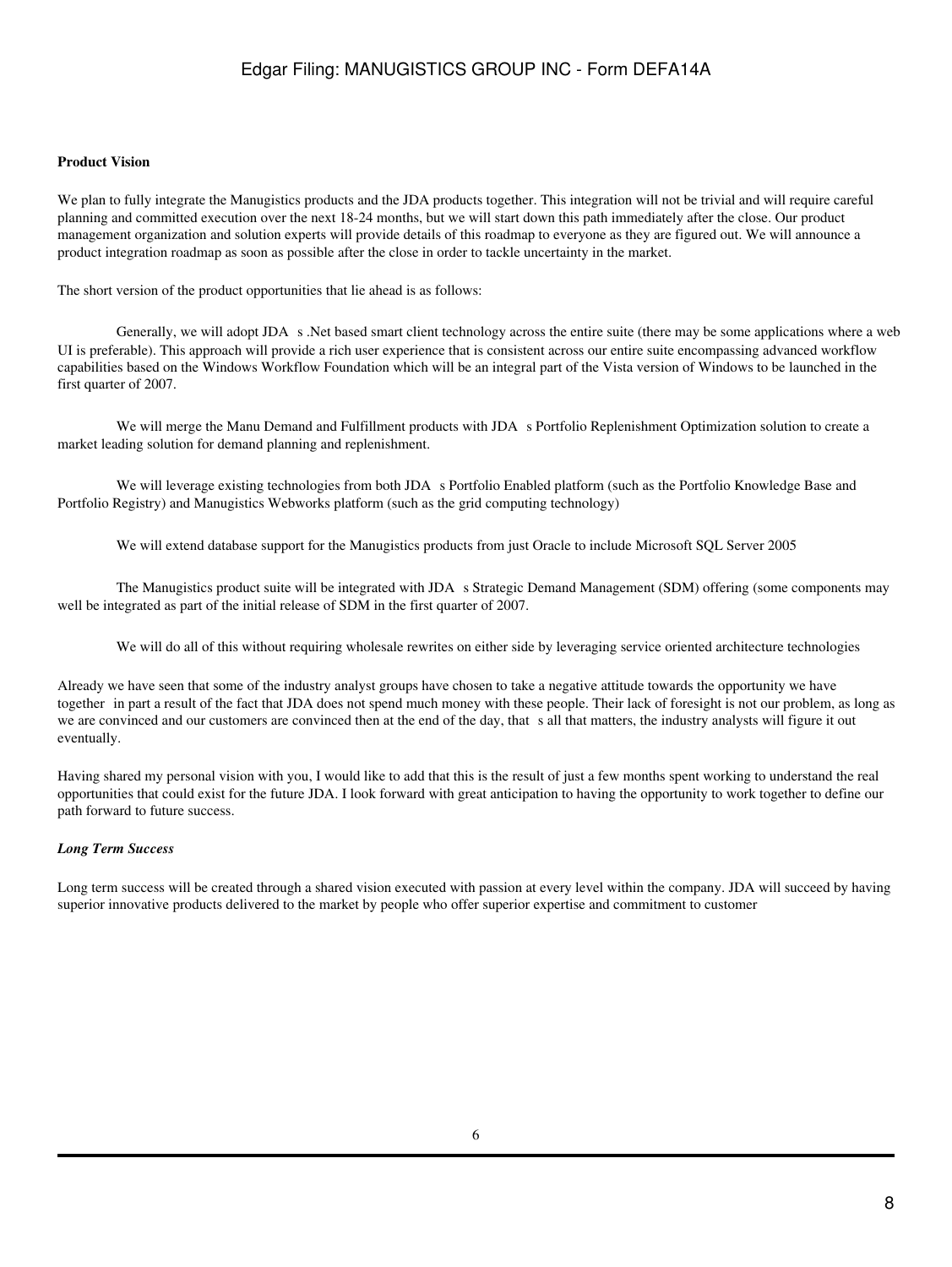success. In JDA we have a concept of the High Performance Organization that speaks to the values that will allow our company to grow and thrive. This concept recognizes that in the end every success is predicated on the capabilities, passion and energy of our people.

Within JDA, we have spent a good deal of energy developing practices that are designed to help develop the capabilities of our associates over the past couple of years. While these practices and tools are still far from perfect, they represent a commitment to the long term retention of our most important asset; you! I look forward to combining the best of JDA Perform with the equivalent processes within Manugistics to create the best possible environment for excellence to thrive.

I hope that this memo, although rather long, has given you some additional insight into life at JDA and the opportunity that lies within the grasp of all of us. If you have any specific questions then feel free to raise them with your manager within either JDA or Manugistics. We will hold company meetings as soon as possible after the close to provide further opportunities for discussion and clarification.

Regards,

Hamish

#### **Safe Harbor Statement under the U.S. Private Securities Litigation Reform Act of 1995**

 This document contains certain forward-looking information within the meaning of the Private Securities Litigation Reform Act of 1995 about JDA Software Group, Inc. (JDA), Manugistics Group, Inc. (Manugistics) and the combined company after completion of the merger. Any statements that are not statements of historical fact (including statements containing the words expects, anticipates, targets, goals, projects, intends, plans, believes, seeks, estimates, variations of such words and similar expressions) are intended to identify such forward-looking statements. These forward-looking statements are based on information available to JDA as of the date of this filing, current expectations, forecasts and assumptions and involve a number of risks and uncertainties that could cause actual results to differ materially from those anticipated by these forward-looking statements. Such risks and uncertainties are difficult to predict and generally beyond the control of JDA and Manugistics, and include: approval of the transaction by Manugistics stockholders; the ability to consummate the proposed transaction; difficulties and delays in achieving synergies and cost savings; potential difficulties in meeting conditions set forth in the definitive merger agreement entered into by JDA and Manugistics; the variable demand and competitive landscape in the market for the companies products; the reaction to customers of both companies to the transaction; JDA s ability to successfully integrate Manugistics operations and employees; and the costs associated with the transaction and JDA s ability to manage its expenses following the closing. Information concerning additional factors that could cause results to differ materially from those projected in the forward-looking statements is contained in JDA s Annual Report on Form 10-K as filed with the SEC on March 16, 2006 and Quarterly Report on Form 10-Q as filed with the SEC on May 10, 2006 and Manugistics Annual Report on Form 10-K as filed with the SEC on May 15, 2006. These forward-looking statements should not be relied upon as representing JDA s view as of any subsequent date and JDA does not undertake any obligation to update forward-looking statements to reflect events or circumstances after the date they were made.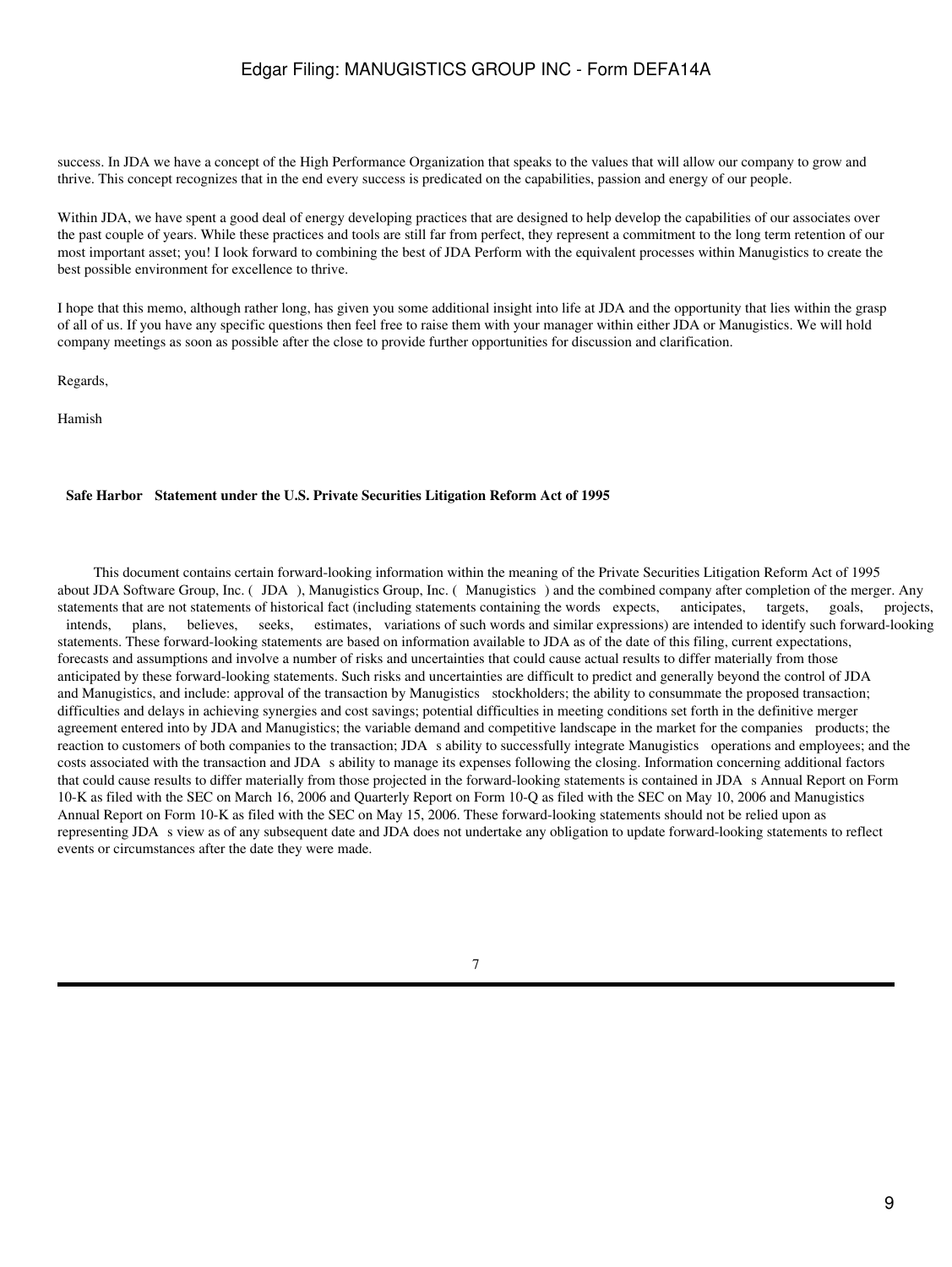#### **Caution Required by Certain SEC Rules**

 In connection with the proposed transaction, Manugistics has filed a definitive proxy statement and will file other relevant documents concerning the transaction with the Securities and Exchange Commission (the SEC). STOCKHOLDERS OF MANUGISTICS ARE URGED TO READ THE DEFINITIVE PROXY STATEMENT AND ANY OTHER RELEVANT DOCUMENTS FILED WITH THE SEC BECAUSE THEY CONTAIN IMPORTANT INFORMATION. Investors and security holders may obtain free copies of the definitive proxy statement and other documents filed with the SEC at the SEC s web site at www.sec.gov. In addition, investors and security holders may obtain free copies of the documents filed with the SEC by going to Manugistics Investor Relations page on its corporate website at www.manugistics.com.

 Manugistics, and its respective directors and executive officers, may be deemed to be participants in the solicitation of proxies in connection with the transaction described herein. Information regarding the special interests of Manugistics directors and executive officers are included in the definitive proxy statement described above. Additional information regarding these directors and executive officers is also set forth in Manugistics Annual Report on Form 10-K filed with the SEC on May 15, 2006. These documents are available free of charge at the SEC s web site at www.sec.gov. Manugistics filings are available free of charge on Manugistics corporate website at www.manugistics.com on its investor relations page or by telephone to the attention of Investor Relations at (301) 255-5000.

 JDA may be deemed to have participated in the solicitation of proxies from the stockholders of Manugistics in favor of the proposed transaction described herein. Information regarding JDA s directors and executive officers is set forth in JDA s proxy statement for its 2006 Annual Meeting of Stockholders, which was filed with the SEC on March 29, 2006 and Annual Report on Form 10-K filed with the SEC on March 16, 2006. These documents are available free of charge at the SEC s web site at www.sec.gov. JDA s filings are available free of charge on JDA s corporate website at www.jda.com on its investor relations page or by telephone to the attention of Investor Relations at (480) 308-3000.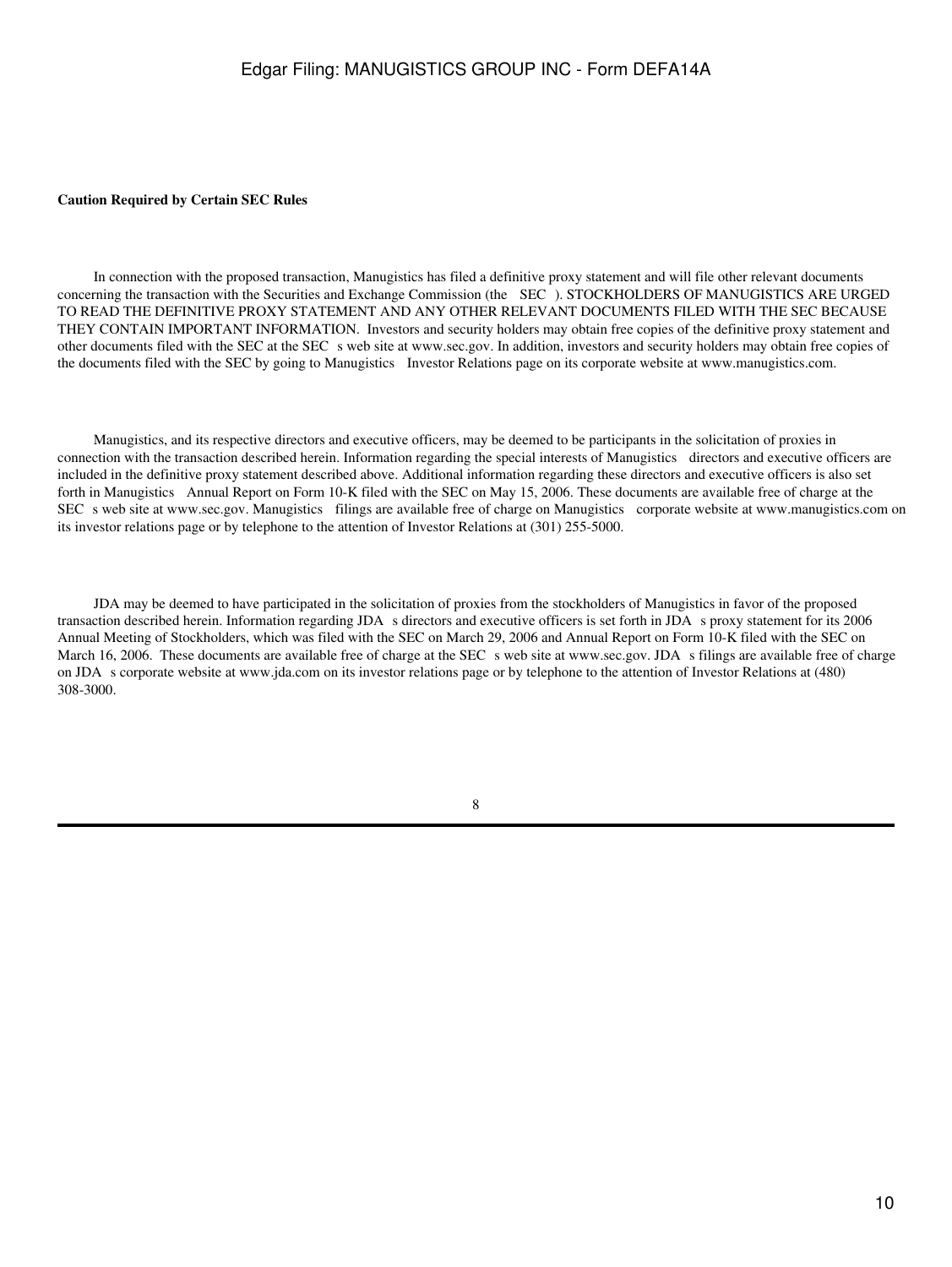#### II. Frequently Asked Questions Related to Human Resources:

This document was prepared in connection with JDA s planned acquisition of Manugistics (the Merger). The Merger is subject to certain conditions. Please see the end of this document for additional details about this transaction, including where you can find more information about the Merger.

#### **Frequently Asked Questions**

**The following questions were asked by Manugistics employees and have been answered by JDA management, and will be posted in the Manugistics Employee Encyclopedia. This FAQ will be updated and revised continually until the closing. Feel free to email any additional questions to HRD.**

1. When will I know if I will have a job with JDA?

During the period between the announcement of the transaction and the closing, JDA will be reviewing Manugistics organization and making a determination relative to how to optimize the combined organization going forward, including staffing levels. It is JDA s practice to notify people of their status as soon as possible after the closing of the Merger whether they will have a job with JDA.

2. Who will my manager be?

Once the new organization has been set, you will be advised as to the name of your new manager and the organizational structure for your department.

3. If I am terminated after the closing, what will my severance be?

As of the date of the closing of the transaction, JDA will apply its severance guidelines to any US employee who is terminated as a result of a reduction in force. JDA s guidelines are generally more favorable than Manugistics current guidelines. Depending upon one s grade level, you will be entitled to either 2, 3 or 4 weeks of pay for each year of service up to a maximum of either 20 or 30 weeks of pay. JDA will honor the Manugistics employees credit for their service to Manugistics in determining the amount of severance that you would receive. Any employee whose severance entitlement would be more favorable using Manugistics guidelines will have those guidelines applied. If an associate has previously received a Retention Agreement with Manugistics that provides for additional severance or a retention bonus, JDA will honor the terms of that agreement. For non-US employees, JDA will follow the legal requirements and JDA s local practice in the applicable country.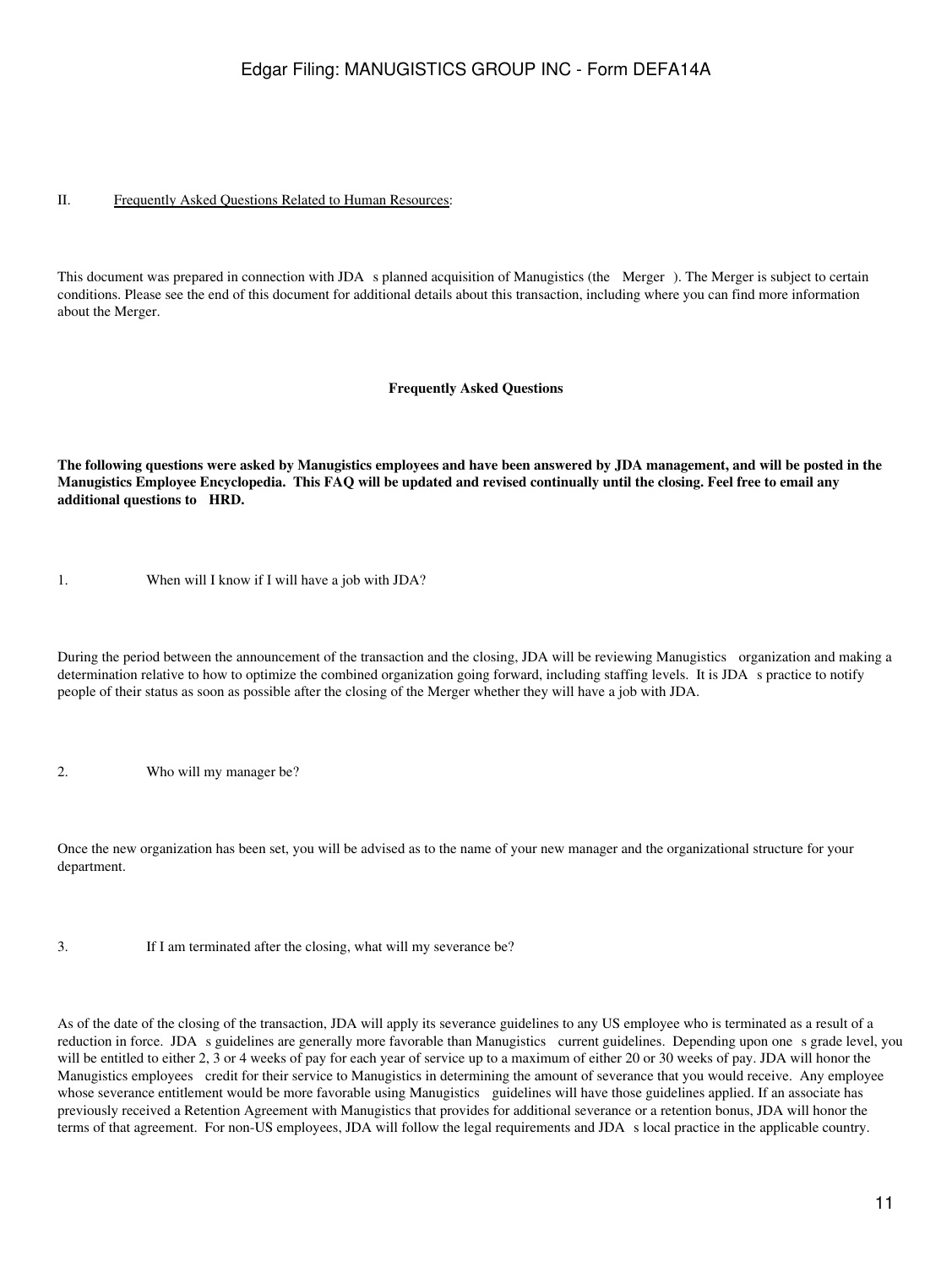#### 4. Where will the headquarters be and will offices be closing?

The combined company will be headquartered in Scottsdale, Arizona, at JDA s current world headquarters. JDA currently plans to continue operating Manugistics corporate office in Rockville, Maryland. In nearly every city that Manugistics has a branch office, JDA also has an office operating. For example, there is both a JDA and a Manugistics branch office operating in these cities and/or geographies: Chicago, Atlanta, Northern California, Sydney, Tokyo, Shanghai, Sao Paulo, Paris, Spain and the United Kingdom. To reduce costs while ensuring the best ongoing service to customers, JDA expects to combine several of those branch operations in the United States and internationally after the deal closes. JDA will give significant notice to employees who are based in these offices.

5. Will I have to relocate if I accept a role in the combined organization?

JDA will look at the total combined organization, post-closing, to determine where there is a need for centralized operations. JDA expects to have open positions in Scottsdale and other offices around the world. These opportunities will be available for consideration to all associates in the newly combined company. Depending upon the location of the position that you are offered, you may be asked to move and, if appropriate, offered relocation assistance. However, with JDA s commitment to maintaining an office in Rockville and the fact that there are many cities in which both companies have an office, the number of required relocations will likely be minimal.

6. If I am offered position in the combined company, when do I have to make a decision whether I intend to stay?

If you are offered a position with JDA, we would expect that you would advise us within one week of your decision.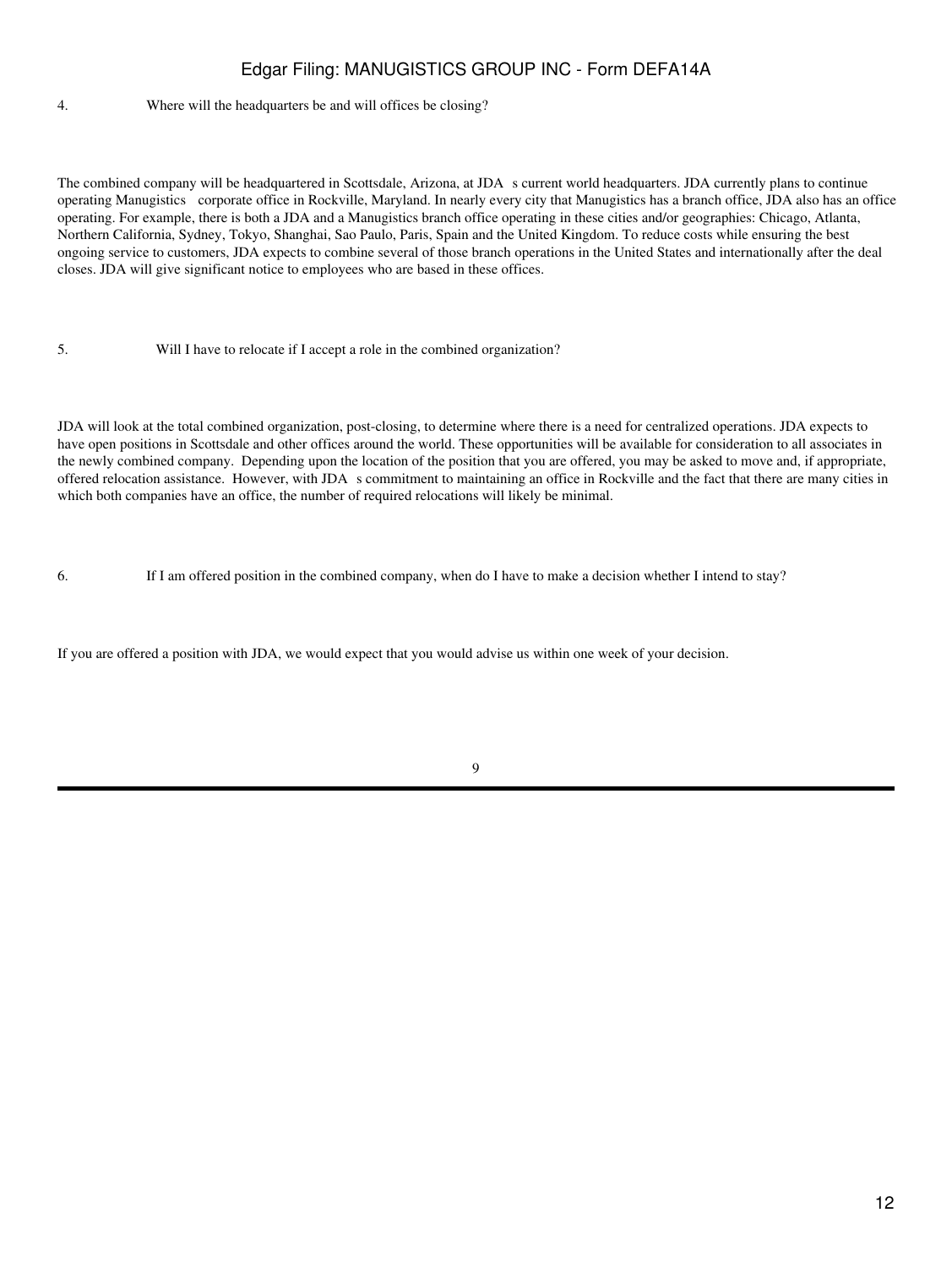7. Can we apply for JDA openings if there isn t an opening for me now?

There are numerous openings for rewarding positions within JDA s various locations. After the closing, we would encourage any Manugistics employee who may be interested in one of those openings to go to www.jda.com and submit your resume or contact JDA s Recruiting Manager, Anna Cruz, at anna.cruz@jda.com. JDA will also consider Manugistics employees who may be in positions that will be eliminated in the combined organization for other roles in the organization for which they have the qualifications.

8. What is the timeline for the transition?

Completion of the merger, which is expected to close in the first week of July, 2006, is subject to the approval of Manugistics stockholders, and other regulatory and customary conditions.

9. I am a foreign national, how does this acquisition affect my visa or pending green card?

If Manugistics is currently sponsoring your visa or green card application and you are offered a position by JDA after the acquisition, JDA will continue to sponsor your application.

10. Will my compensation remain the same?

JDA expects that Manugistics employees existing compensation packages will carry forward for some time immediately following the acquisition, with a goal of harmonizing the compensation program across the combined company. JDA s compensation plan normally includes a base salary, an incentive compensation component and a limited participation equity program. JDA regularly reviews market conditions and incentive practices to maintain market competitiveness. This practice will continue under the combined organization.

11. How will I enter my time and expenses with JDA?

As of the day after the close of the transaction, all Manugistics associates will begin entering their time and expense entries into JDA's time and expense system. Up until that time Manugistics' associates should enter their time and expenses in to the Manugistics time and expense system.

12. Will I have the same grade and title?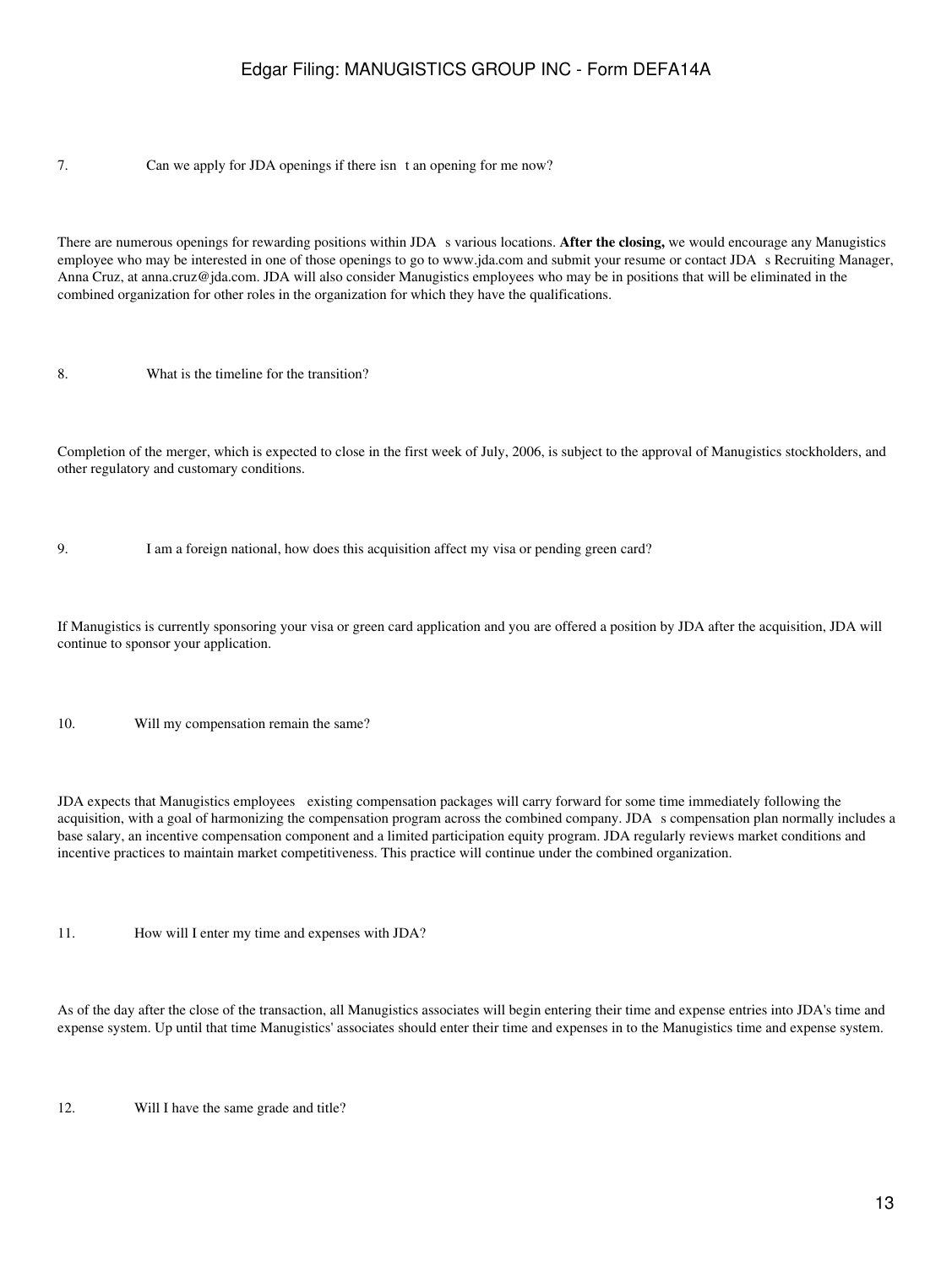The grade structure and titles within JDA are somewhat different than those currently in effect at Manugistics. We will be working during the transition period to synchronize the two structures in order to apply a uniform structure to the entire organization.

13. What opportunities are there to improve my skills and develop my career within JDA?

JDAPerform is JDA s performance management program through which employees have an opportunity to manage their career development. Employees can identify the critical skills needed to move into other positions within the company or advance within their own department. They can then work with their manager to establish a development plan and work toward achieving the desired advancement through on the job development and courses, which can be taken through JDA Learn.

14. If I have a retention bonus in place with Manugistics, will JDA honor it after the close?

Yes. JDA will honor the retention bonuses that have been put in place by Manugistics if they are triggered.

15. Will JDA be putting any retention bonuses in place after the closing?

As a general practice, JDA does not offer retention plans to employees. As JDA assesses the organizational requirements and critical skills required for the combined organization and transition period it may choose to provide certain individuals with a retention bonus. However, we anticipate that such bonuses, if needed, would only be provided to a very limited group of people. We believe that JDA offers an attractive employment opportunity going forward. We hope and believe that the majority of employees will share that belief and wish to be a part of this organization going forward for the long term.

16. How do I escalate questions or concerns during the period before the transaction?

You should follow the normal communications channels that you have within Manugistics to have your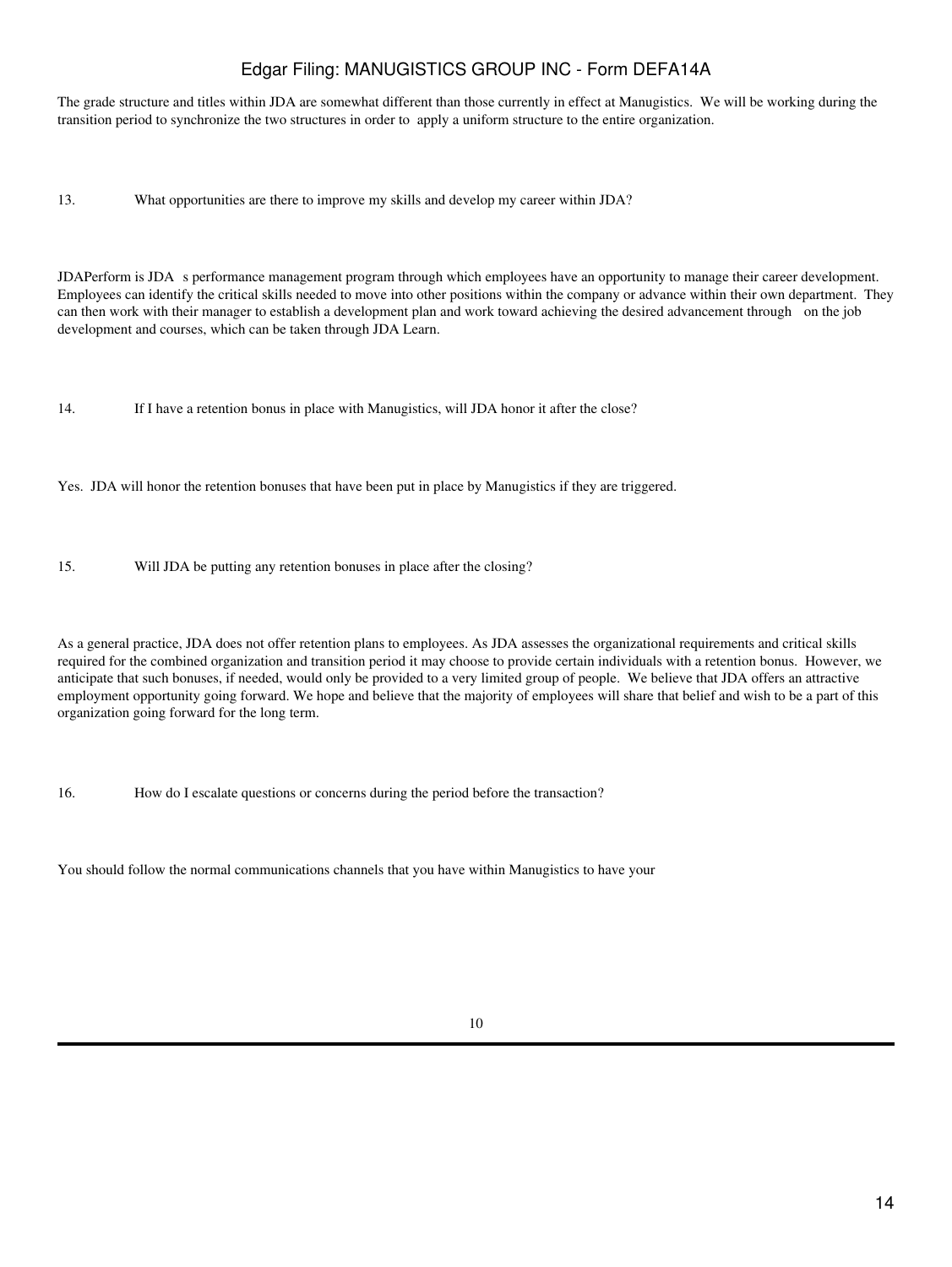questions answered. If your question requires some input from JDA, your manager will solicit a response from the appropriate person in JDA.

17. Does JDA have a Stock Purchase Program or other programs to encourage employees to have an equity stake in the company?

JDA does not currently have a stock program.

18. If I am offered a job with JDA but ultimately turn it down am I still entitled to severance?

No, unless you are asked to relocate and decide not to take the position due to the relocation.

#### **Safe Harbor Statement under the U.S. Private Securities Litigation Reform Act of 1995**

 This document contains certain forward-looking information within the meaning of the Private Securities Litigation Reform Act of 1995 about JDA Software Group, Inc. (JDA), Manugistics Group, Inc. (Manugistics) and the combined company after completion of the merger. Any statements that are not statements of historical fact (including statements containing the words expects, anticipates, targets, goals, projects, intends, plans, believes, seeks, estimates, variations of such words and similar expressions) are intended to identify such forward-looking statements. These forward-looking statements are based on information available to JDA as of the date of this filing, current expectations, forecasts and assumptions and involve a number of risks and uncertainties that could cause actual results to differ materially from those anticipated by these forward-looking statements. Such risks and uncertainties are difficult to predict and generally beyond the control of JDA and Manugistics, and include: approval of the transaction by Manugistics stockholders; the ability to consummate the proposed transaction; difficulties and delays in achieving synergies and cost savings; potential difficulties in meeting conditions set forth in the definitive merger agreement entered into by JDA and Manugistics; the variable demand and competitive landscape in the market for the companies products; the reaction to customers of both companies to the transaction; JDA s ability to successfully integrate Manugistics operations and employees; and the costs associated with the transaction and JDA s ability to manage its expenses following the closing. Information concerning additional factors that could cause results to differ materially from those projected in the forward-looking statements is contained in JDA s Annual Report on Form 10-K as filed with the SEC on March 16, 2006 and Quarterly Report on Form 10-Q as filed with the SEC on May 10, 2006 and Manugistics Annual Report on Form 10-K as filed with the SEC on May 15, 2006. These forward-looking statements should not be relied upon as representing JDA s view as of any subsequent date and JDA does not undertake any obligation to update forward-looking statements to reflect events or circumstances after the date they were made.

#### **Caution Required by Certain SEC Rules**

 In connection with the proposed transaction, Manugistics has filed a definitive proxy statement and will file other relevant documents concerning the transaction with the Securities and Exchange Commission (the SEC). STOCKHOLDERS OF MANUGISTICS ARE URGED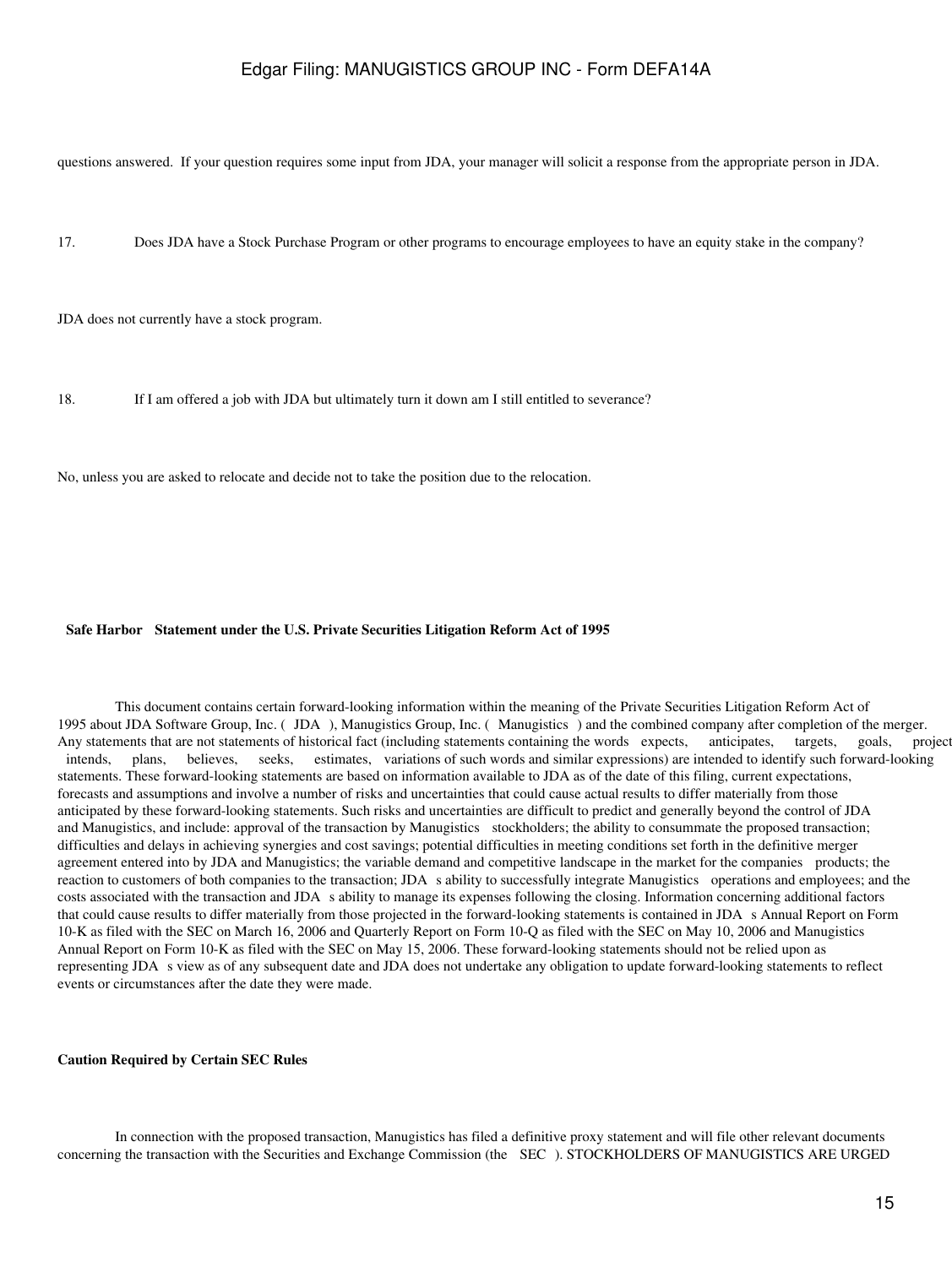TO READ THE DEFINITIVE PROXY STATEMENT AND ANY OTHER RELEVANT DOCUMENTS FILED WITH THE SEC BECAUSE THEY CONTAIN IMPORTANT INFORMATION. Investors and security holders may obtain free copies of the definitive proxy statement and other documents filed with the SEC at the SEC s web site at www.sec.gov. In addition, investors and security holders may obtain free copies of the documents filed with the SEC by going to Manugistics Investor Relations page on its corporate website at www.manugistics.com.

 Manugistics, and its respective directors and executive officers, may be deemed to be participants in the solicitation of proxies in connection with the transaction described herein. Information regarding the special interests of Manugistics directors and executive officers are included in the definitive proxy statement described above. Additional information regarding these directors and executive officers is also set forth in Manugistics Annual Report on Form 10-K filed with the SEC on May 15, 2006. These documents are available free of charge at the SEC s web site at www.sec.gov. Manugistics filings are available free of charge on Manugistics corporate website at www.manugistics.com on its investor relations page or by telephone to the attention of Investor Relations at (301) 255-5000.

<sup>11</sup>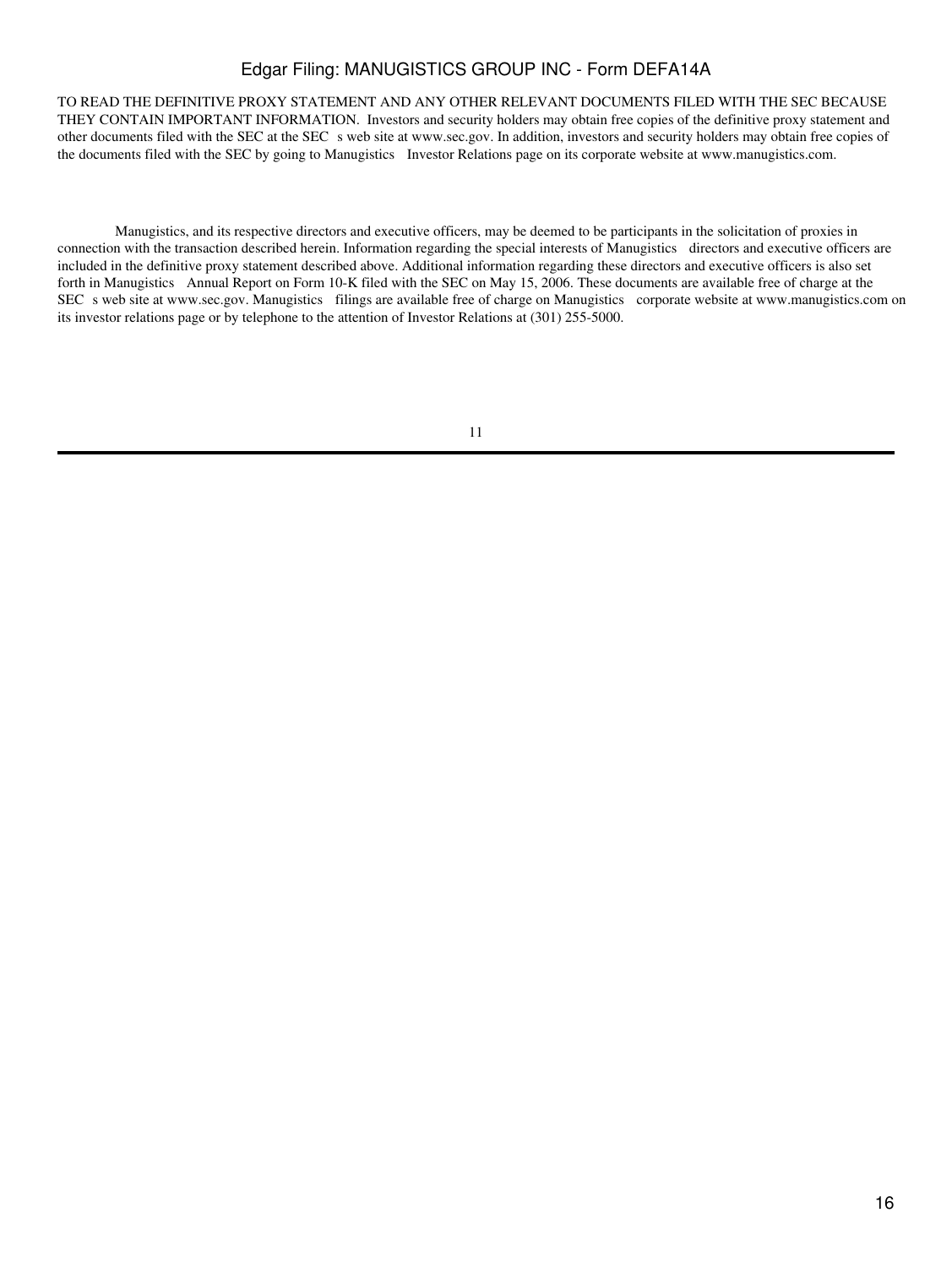JDA may be deemed to have participated in the solicitation of proxies from the stockholders of Manugistics in favor of the proposed transaction described herein. Information regarding JDA s directors and executive officers is set forth in JDA s proxy statement for its 2006 Annual Meeting of Stockholders, which was filed with the SEC on March 29, 2006 and Annual Report on Form 10-K filed with the SEC on March 16, 2006. These documents are available free of charge at the SEC s web site at www.sec.gov. JDA s filings are available free of charge on JDA s corporate website at www.jda.com on its investor relations page or by telephone to the attention of Investor Relations at (480) 308-3000.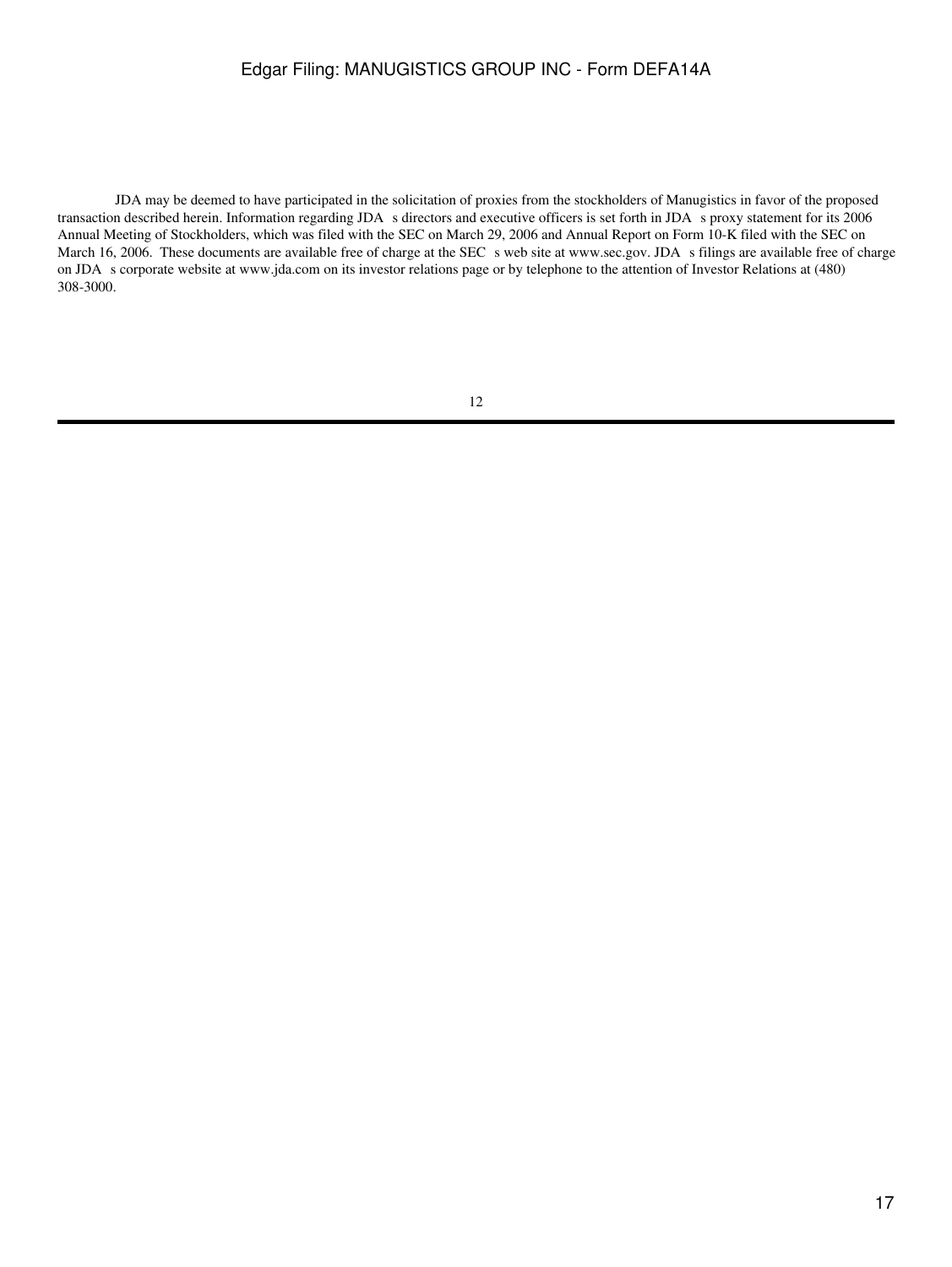#### III. Frequently Asked Questions Related to Benefits:

This document was prepared in connection with JDA s planned acquisition of Manugistics (the Merger). The consummation of the Merger is subject to certain conditions. Please see the end of this document for additional details about this transaction, including where you can find more information about the Merger.

#### **Frequently Asked Benefit Questions For US employees only**

**The following questions were asked by Manugistics employees and have been answered by JDA management, and will be posted in the Manugistics Employee Encyclopedia. This FAQ will be updated and revised continually until the closing. Feel free to email any additional questions to HRD.**

1. Explain the difference between the two JDA medical options: the Choice plan and Choice Plus PPO plan.

Choice Plan This is an open access HMO. Participants must utilize the providers and facilities within the network. The only exception for when you can utilize a provider out of the network is an emergency room visit. The Choice plan is designed so that you are only responsible for modest co-pays. There are no deductibles or out of pocket maximums under this plan. United Healthcare s Choice plan is an extensive nationwide network with more than 770,000 providers and 3,600 facilities.

Choice Plus PPO This plan is a traditional PPO plan design. It gives you the option to seek care in or out of United Healthcare s Choice Plus network of providers and facilities. There are deductibles and out of pocket maximums you will be responsible for when receiving services. The plan is designed so that you will have lower deductibles and out of pocket maximums when you use a network provider or facility. The Choice Plus plan has essentially the same network of providers as are available under the Choice plan.

For a more complete description of the plans, please refer to the JDA Benefit Summary which is posted on the Manugistics Employee Encyclopedia.

2. Are there any pre-existing condition limitations within the medical plans?

There are none.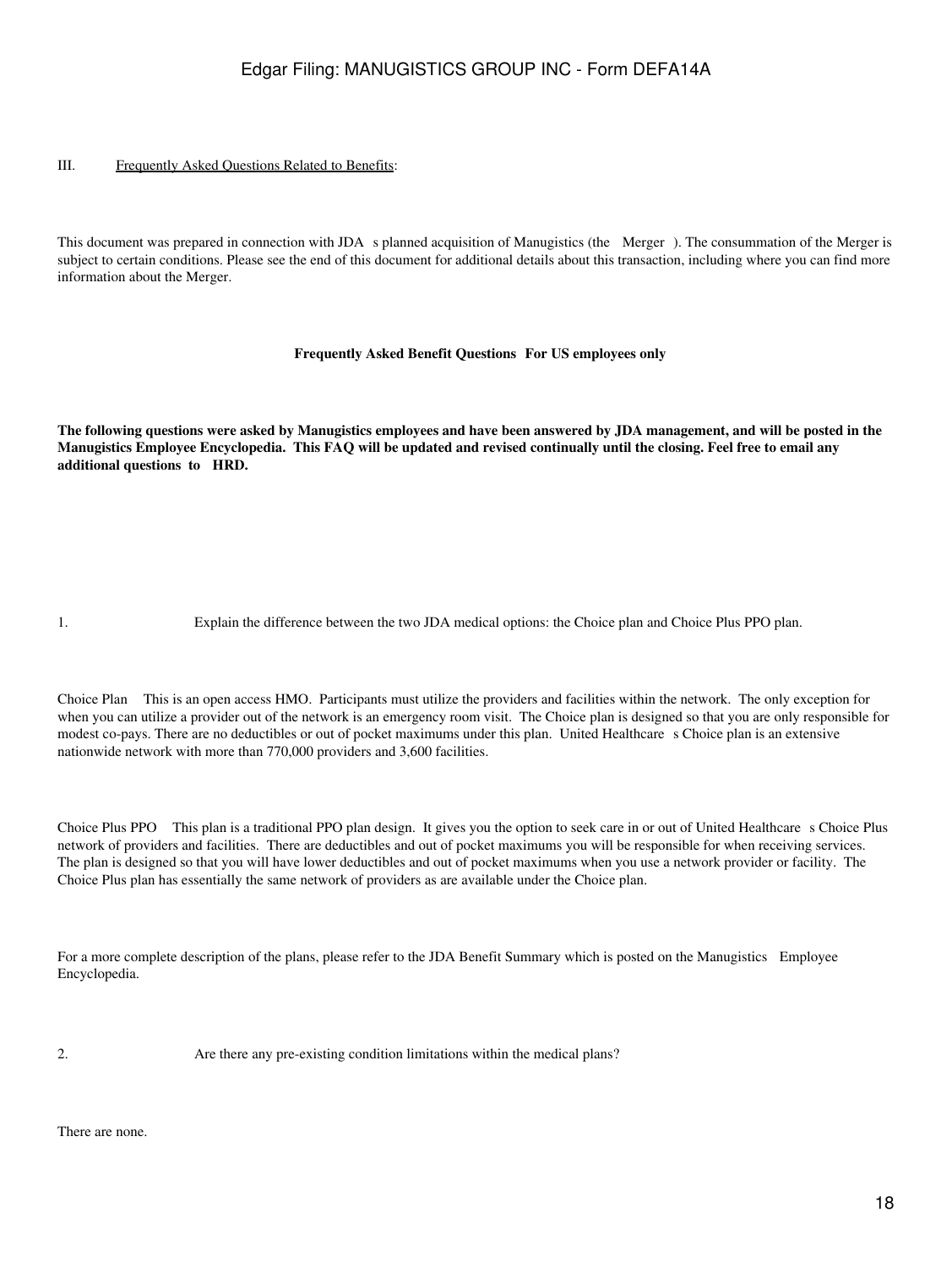3. When might JDA move Manugistics employees to the JDA medical, dental and vision plans and what will happen to the medical/dental deductibles and out of pocket maximums I have already met this year?

JDA currently expects to move all of Manugistics associates to the JDA plans effective October 1, 2006, with JDA s renewal.

JDA anticipates being able to transfer over, and give credit for any deductibles and out of pocket maximums already paid under the Manugistics plan in 2006. The Manugistics associates would be responsible for the difference between Manugistics and JDAs plan deductibles and out of pocket maximums for the remainder of 2006.

4. Until what age can a dependent child be covered on JDA s medical, dental and vision plans?

The JDA plan covers dependent children through age 19, and if the individual is a full time student through age 25.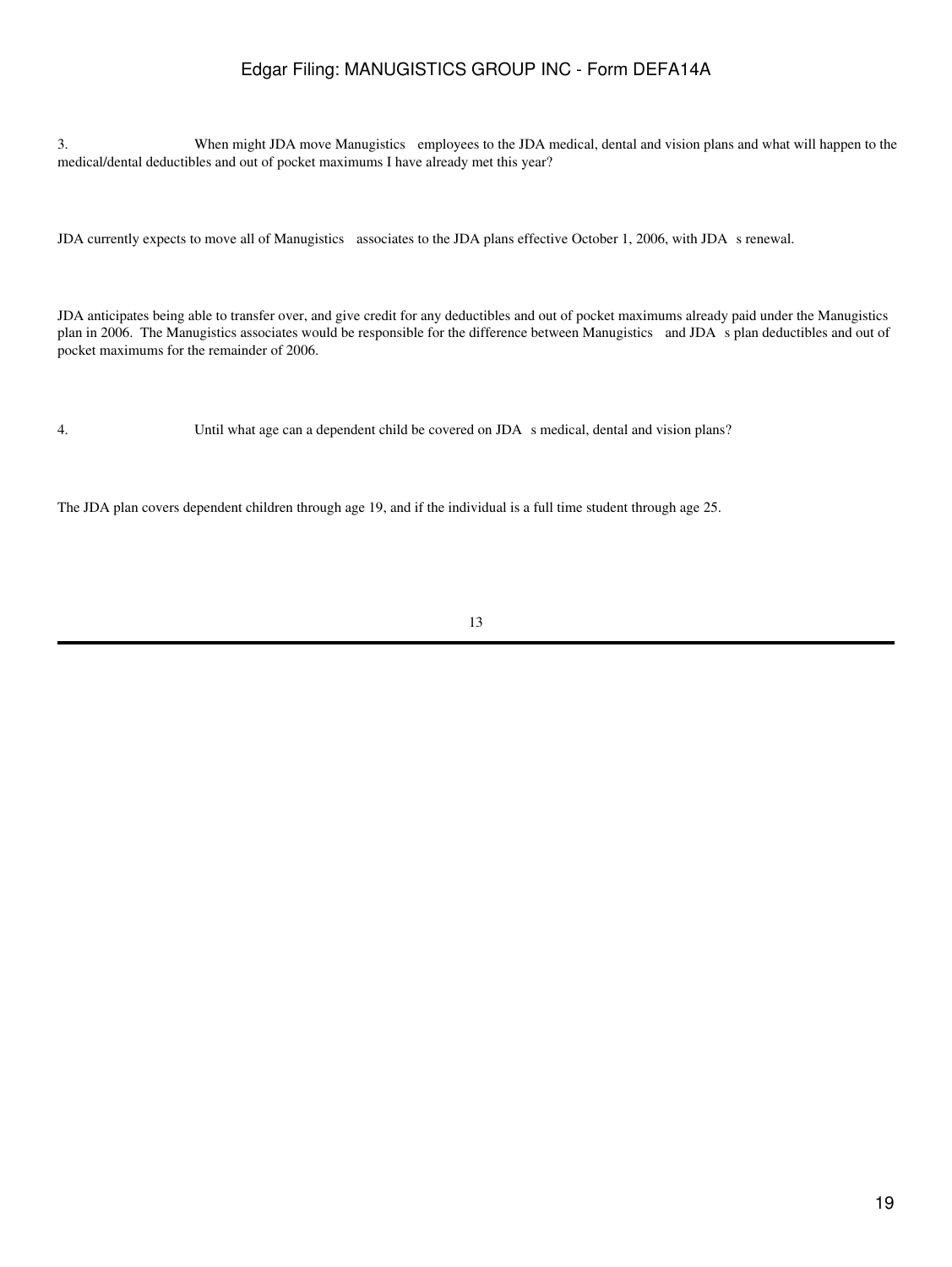| 5.                                                                                                                                                                                                                          | What percentage of a claim would I responsible for after I have met the deductible in the Choice Plus PPO plan?                                                                                     |  |  |  |
|-----------------------------------------------------------------------------------------------------------------------------------------------------------------------------------------------------------------------------|-----------------------------------------------------------------------------------------------------------------------------------------------------------------------------------------------------|--|--|--|
| Associates who are in the Choice Plus PPO plan are responsible for paying 10% of the expenses incurred when using an in-network provider and<br>30% when using an out of network provider, up to the out of pocket maximum. |                                                                                                                                                                                                     |  |  |  |
| 6.                                                                                                                                                                                                                          | If I leave the company how will I get a HIPAA certificate to show my past coverage period?                                                                                                          |  |  |  |
|                                                                                                                                                                                                                             | A HIPAA certificate will be mailed to your home shortly after your separation from the company.                                                                                                     |  |  |  |
| 7.                                                                                                                                                                                                                          | Does a person have to elect JDA s medical, dental and vision combined or can they be elected separately?                                                                                            |  |  |  |
| The plans can be elected separately, i.e. you can elect medical and not dental.                                                                                                                                             |                                                                                                                                                                                                     |  |  |  |
| 8.                                                                                                                                                                                                                          | If JDA consolidates the Manugistics medical, dental and vision plans into the JDA plans will I be able to get a letter<br>indicating such change in the event I want to enroll on my spouse s plan? |  |  |  |
| will provide a letter to you.                                                                                                                                                                                               | Yes, after the close of the transaction you may e-mail Margie Jones in JDA s Human Resources department at margie jones@jda.com and she                                                             |  |  |  |
| 9.                                                                                                                                                                                                                          | What is the lifetime maximum dollar benefit for the JDA Choice Plus PPO plan and the Choice plan?                                                                                                   |  |  |  |
| There are no lifetime maximums under either plan.                                                                                                                                                                           |                                                                                                                                                                                                     |  |  |  |
| 10.                                                                                                                                                                                                                         | Will I be able to get more details on the available plans?                                                                                                                                          |  |  |  |
|                                                                                                                                                                                                                             | The Summary Plan Description for JDA s plans will be made available on JDA s intranet after the close of the transaction.                                                                           |  |  |  |
|                                                                                                                                                                                                                             |                                                                                                                                                                                                     |  |  |  |

11. Who is the pharmacy provider and what is meant by \$10\\$20\\$40 and \$20\\$40\\$80?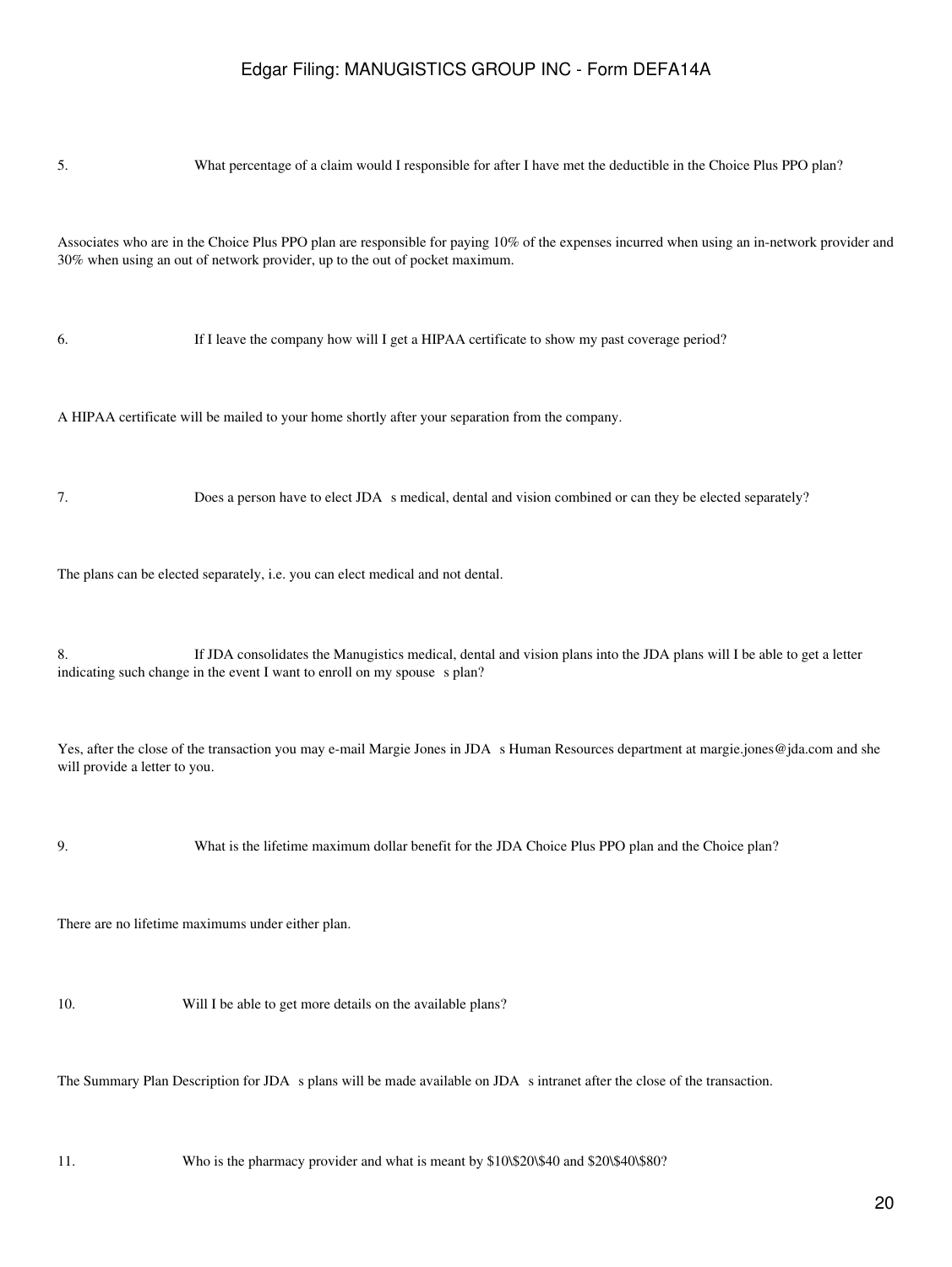Medco is the pharmacy provider. For prescriptions filled at a retail pharmacy there is a co-payment of \$10 for generic, \$20 for preferred name brand and \$40 for non-preferred brand name. For prescriptions filled through mail order (90 day supply) there is a co-payment of \$20 for generic, \$40 for preferred name brand and \$80 for non-preferred brand name.

12. If the Choice plan option is selected for medical coverage, what happens if the insured person is traveling and medical treatment is required and no network providers are available in the area?

If emergency services are required, the Choice plan allows a person to use an out of network emergency room and still receive benefit as if they were using an in-network provider. Services outside of emergency circumstances would not be covered.

13. Which dental network does JDA use with United Concordia and must we stay in this network?

The network is the Advantage Plus network. You do not have to use a network provider, however you will be responsible for any expenses over reasonable and customary charges that an out of network provider might charge.

14. Are the medical, dental and vision networks nationwide or located only in Arizona.

The networks are nationwide networks.

To search for medical providers you can go to www.uhc.com and search their general physician directory. Within the search it will ask Which health plan are you interested in and you will either want to select Choice for the Choice plan or Choice Plus for the Choice Plus PPO plan.

Dental www.ucci.com, and select the Advantage Plus network.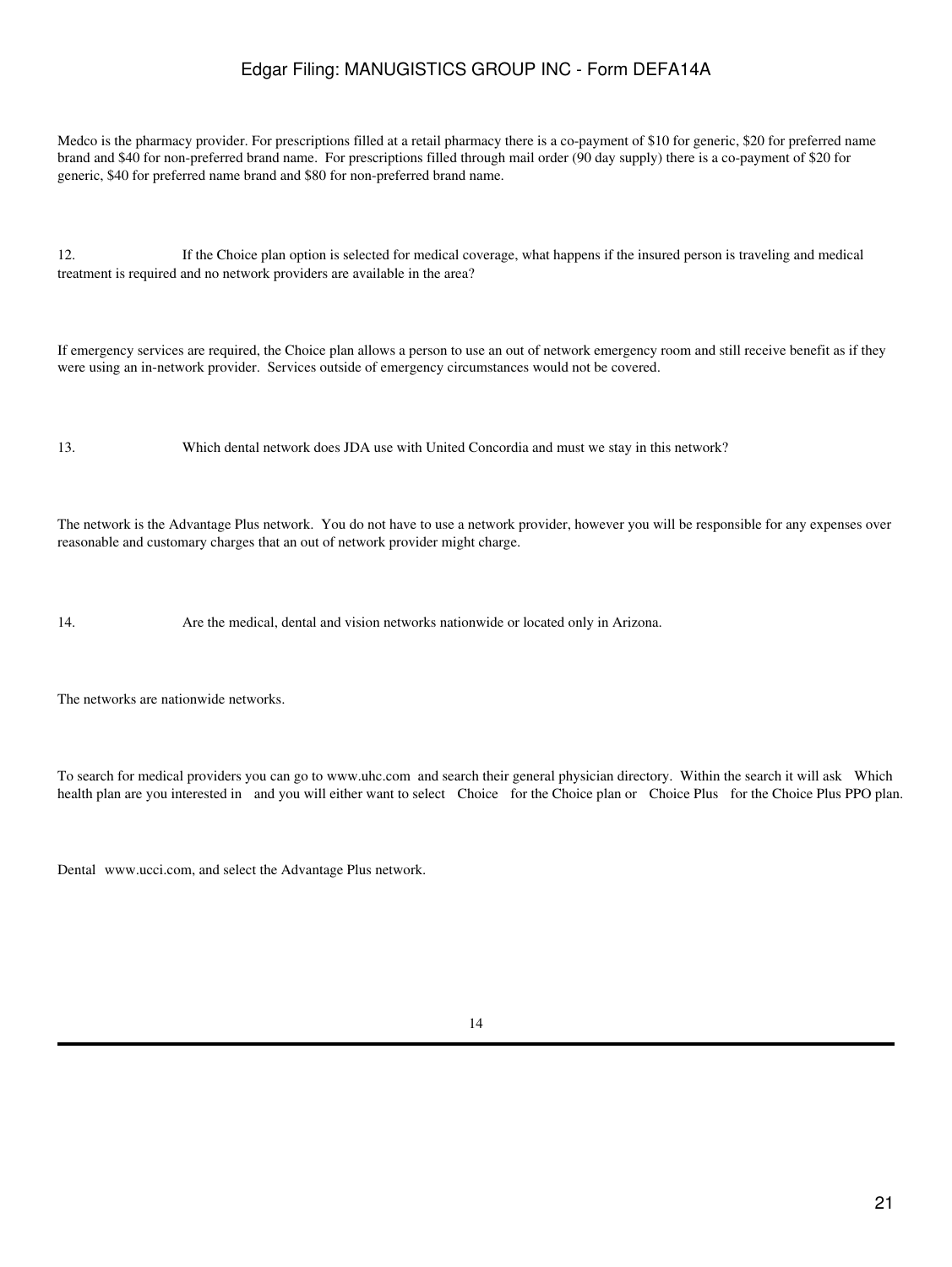Vision www.spectera.com, they only have the one network.

15. Is there a benefit for infertility treatment and if so are there any pre-existing condition limitations?

The Choice Plus PPO plan has coverage for infertility to a lifetime maximum of \$15,000. There is no pre-existing condition clause however the plan does state: Infertility means the condition of a presumably healthy covered person who is unable to conceive during a period of one year.

16. Is chiropractic covered, if so what are the limitations?

Yes, chiropractic is covered and there are 24 visits allowed in the Choice plan and 12 visits allowed in the Choice Plus PPO plan.

17. Will vision therapy be covered?

No, this is not a covered benefit.

18. Is acupuncture covered?

No, this is not a covered benefit.

19. Is there a limitation on Mental Health Outpatient services i.e. dollar or time limit on each of the (max of 20) visits?

There is no dollar limitation or time limit for mental health outpatient services. The only limitation is the number of visits per calendar year (20).

20. What if the surgeon I need to see doesnt accept United Healthcare? Will I have to go out-of-network?

This would be considered out of network and you will need to choose the Choice Plus PPO plan in order to receive any benefit.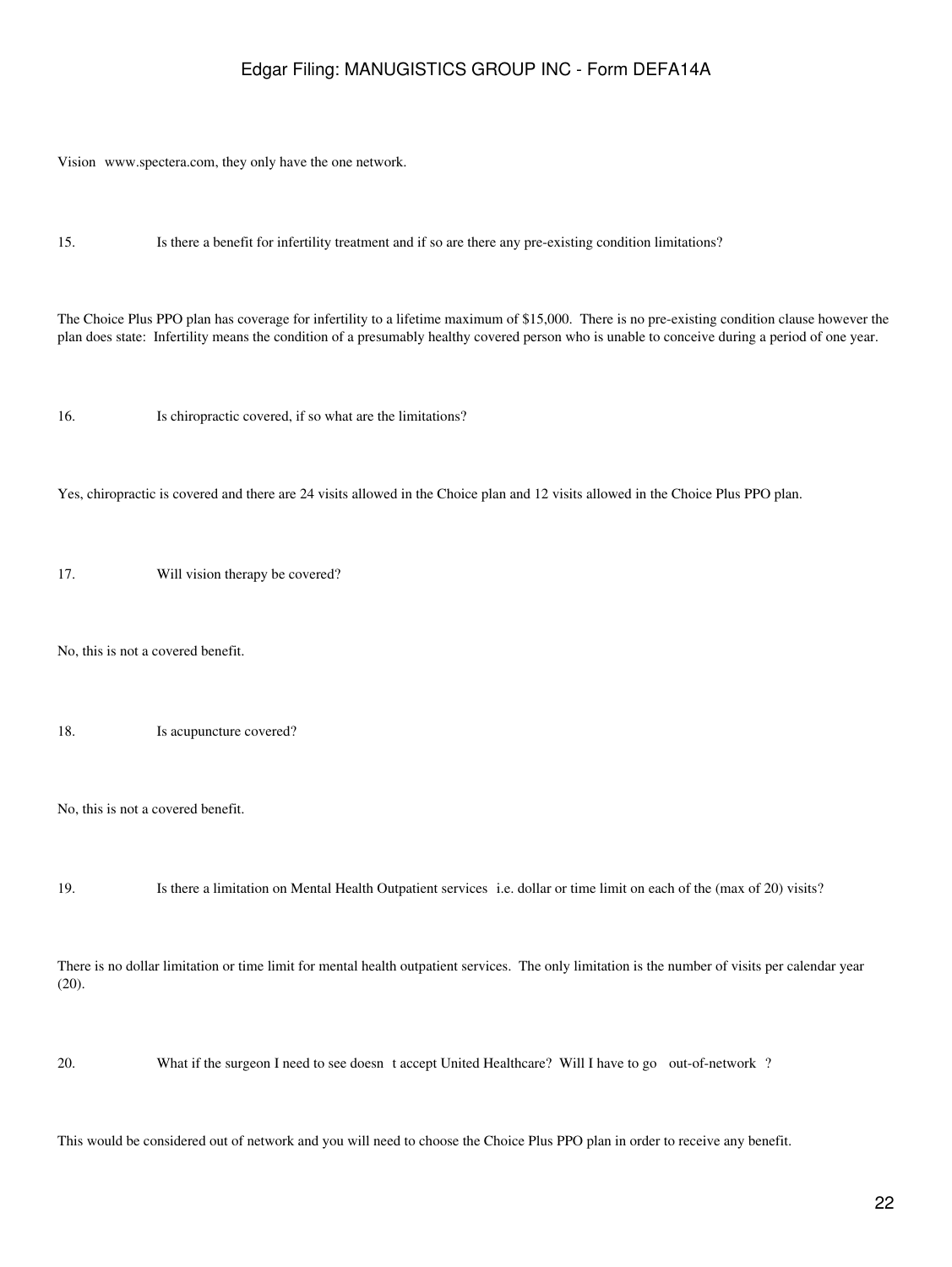21. If I no longer have a position with the combined company how will the transfer of medical plans affect participation in COBRA? Will we stay with GBS or will we be transferred to the JDA plans?

COBRA participants will transfer to the JDA plans when the active Manugistics employees transfer.

22. What happens with the Flexible Spending Accounts for the employees that remain employed with JDA?

JDA will continue to administer the Flexible Spending Accounts.

23. Will we be able to make new Flexible Spending Account (FSA) elections if we move to the JDA medical, dental and vision plans?

Unfortunately, you will not be able to make new FSA elections.

24. What is the maternity leave policy?

Maternity leave falls under the short term disability plan. A person is required to use her sick and vacation time in excess of 40 hours and then short term disability applies. The percentage of short term disability wages increases with the length of your service. Your seniority date with Manugistics will be used to calculate your length of service. In the case of maternity, JDA typically pays six weeks under the short term disability plan after the required vacation/sick time has been exhausted.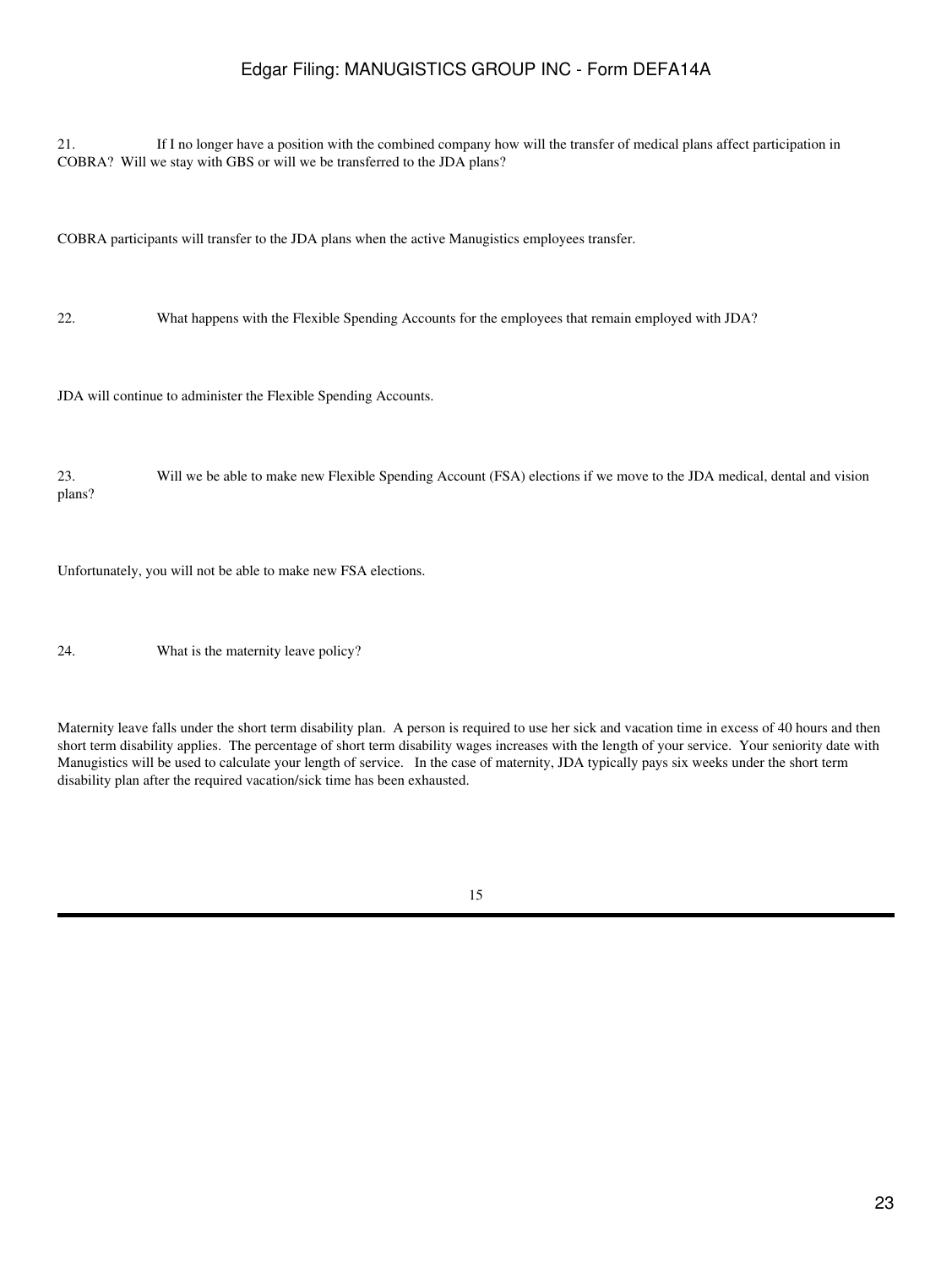Those employees that are currently on disability or who will be on disability in the near term because of a medical condition that is known and communicated to Human Resources prior to the acquisition will be able to keep their accumulated sick balance to apply towards that disability period and will then follow the JDA short term disability income replacement schedule for the duration of the approved disability period.

25. In terms of the 401(k) plan, JDA s match is  $25\%$  of a person s contribution up to what maximum?

JDA will match 25% of your contributions up to the IRS maximum for the year. For 2006, those under age 50 can contribute up to \$15,000. Therefore, JDA would match 25% of up to \$15,000 or up to \$3,750. For people age 50 or over the 2006 limit is \$20,000. Therefore, JDA would match 25% of up to \$20,000, or up to \$5,000.

26. JDA indicates 25% match with 100% vesting after two years of employment on the 401(k). Does this mean two years from each contribution date or once an employee has two years of service all matching contributions are immediately vested?

Once an employee is employed for two years anything the company has matched under the two year vesting schedule is vested. Your seniority date with Manugistics will apply toward the two year vesting requirement.

27. What happens with the 2006 Manugistics 401(k) match?

Manugistics 401(k) matching contributions made or owed in 2006 up to the close will vest at close.

28. What specific funds are available in  $JDA \, s \, 401(k)$  plan?

Vanguard Windsor II Investor Vanguard Morgan Growth Investor Vanguard Explorer Investor Julius Baer International Equity A American Beacon Small Cap Value Plan Vanguard 500 Index Investor PIMCO Total Return Admin. Vanguard Retirement Savings Trust Vanguard Target Retirement: Income, 2005, 2015, 2025, 2035, 2045 Artisan Mid Cap Value A JP Morgan Mid Cap Value A

29. What will happen to our Manugistics 401(k) accounts?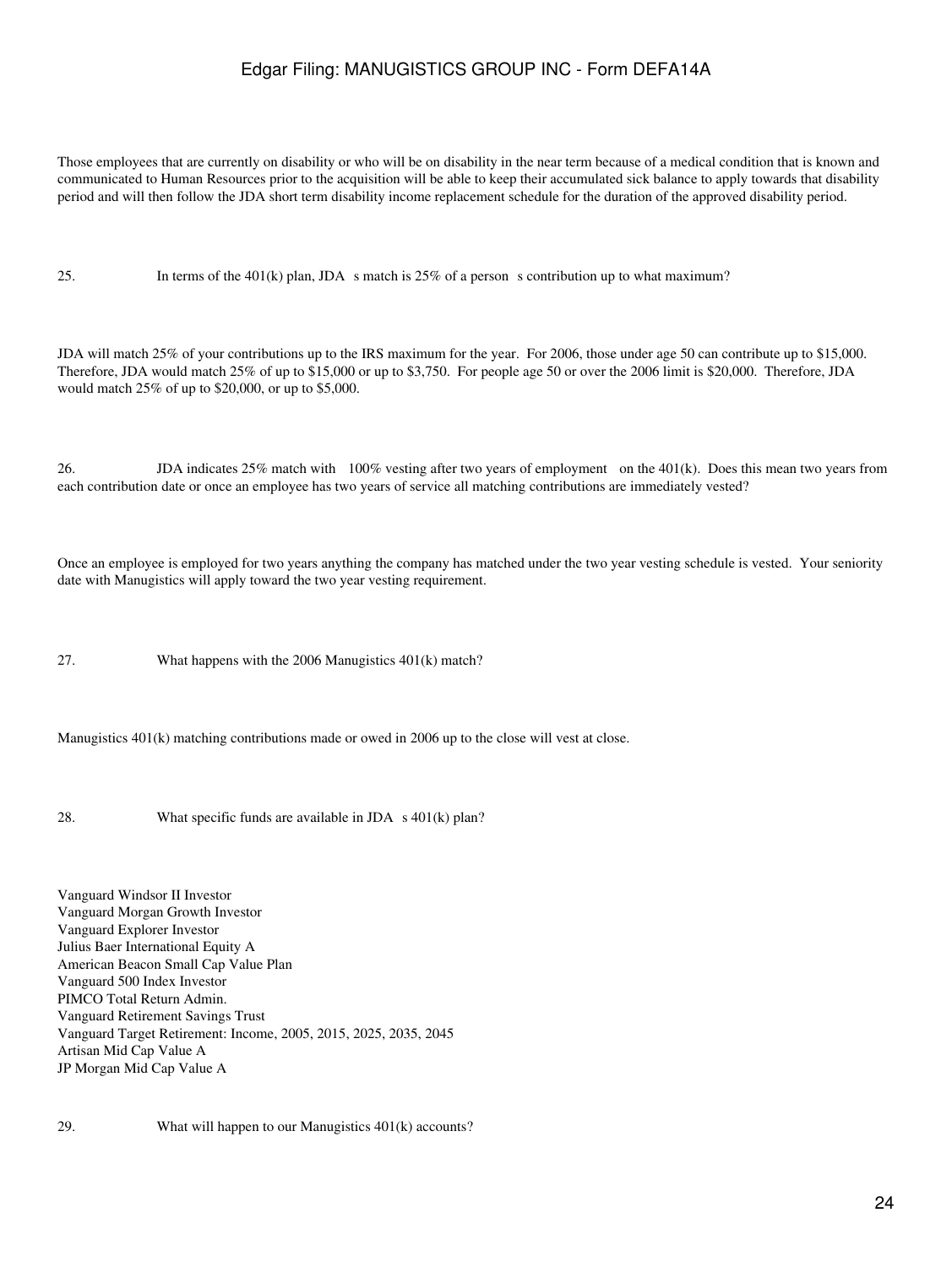JDA currently expects to merge the Manugistics plan into the JDA plan. The funds under the Manugistics plan will be mapped over to similar funds within the JDA plan and be rolled over to the JDA plan. With a merger of plans, all funds must be rolled into the new plan. Once the funds are mapped over, then you can move your assets into any of the other available funds within the JDA plan. During the period in which the plans are merged, there may be a short blackout period in which associates may not be able to move their assets between funds.

30. Will the \$200 good-health subsidy continue?

No. However, JDA does have a Wellness program that is designed to assess individual health risks, provide health coaching, education and a customized combination of on-site, online and telephonic support to assist the employees in reducing their health risk and making lifestyle behavioral changes, which Manugistics employees will have access to. More information will be provided after the close of the transaction.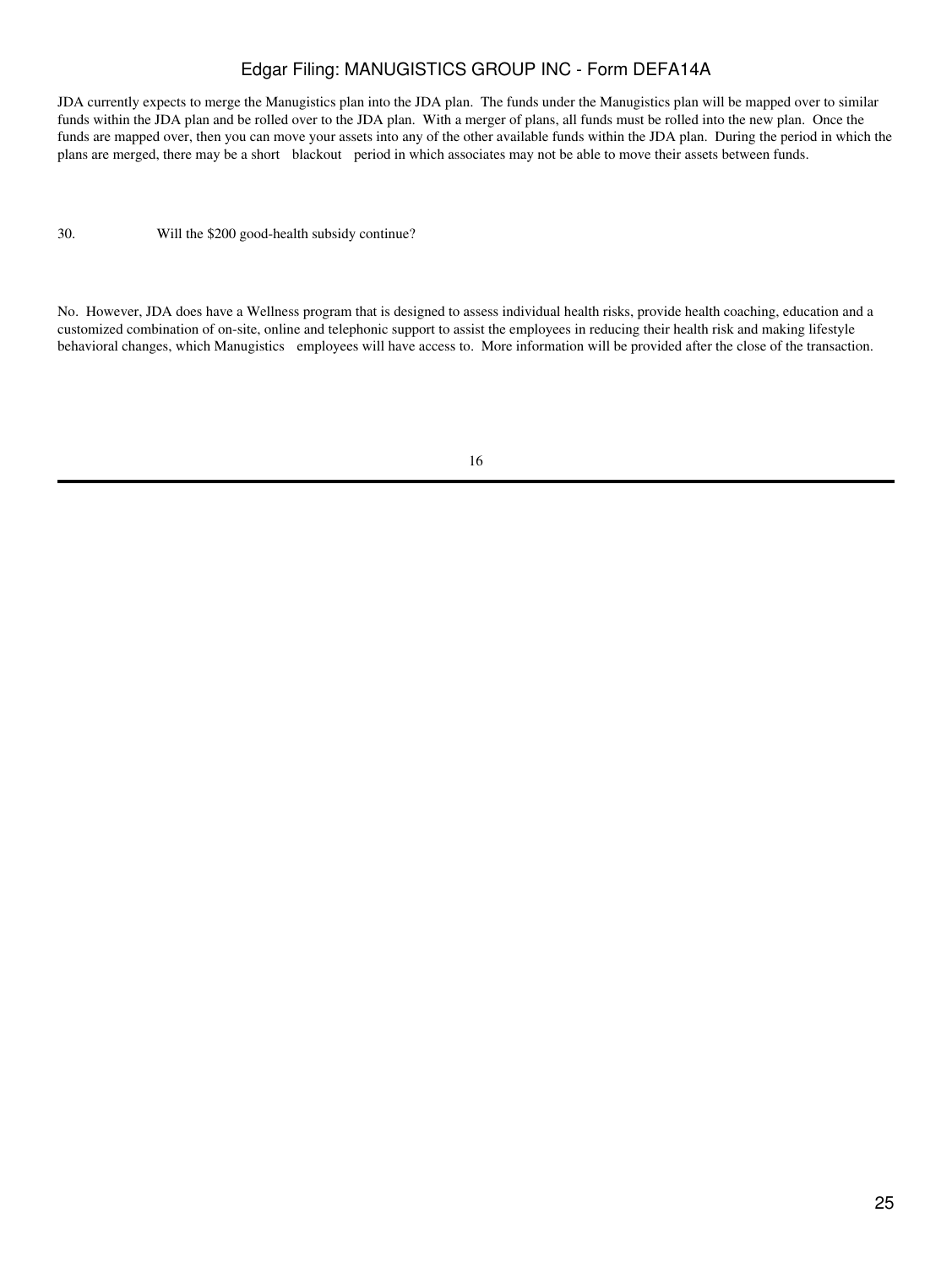31. Does JDA have a parental leave policy?

Yes, JDA has a parental leave policy of 5 days paid leave.

32. Voluntary Life Insurance: What are the rates to purchase this benefit?

An employee working at least 30 hours per week, can purchase 1, 2 or 3 times their annual base salary in voluntary life coverage. The rates are based on a person s age. The current monthly rates can be calculated per the schedule below. Please note the rates are always subject to change.

|       | Rate/\$1,000 |
|-------|--------------|
| Age   | of salary    |
| 20    | 0.04         |
| 20-24 | 0.05         |
| 25-29 | 0.06         |
| 30-34 | 0.06         |
| 35-39 | 0.08         |
| 40-44 | 0.12         |
| 45-49 | 0.20         |
| 50-54 | 0.29         |
| 55-59 | 0.50         |
| 60-64 | 0.70         |
| 65-69 | 1.02         |
| 70-74 | 2.58         |
| $75+$ | 3.13         |
|       |              |

33. What is the benefit of enrolling in the 529 College Savings Plan through JDA since anyone can get a 529 Plan on their own?

The benefit in signing up through the JDA group 529 plan is there are no sales fees charged and there is a minimal \$10 annual maintenance fee.

34. What will happen to the sick leave balances for Manugistics associates?

JDA s maximum sick leave accrual for the year is 5 days, with 3 days carryover from the previous year for a combined maximum balance of 8 days. All balances will be reduced to 8 days or your current balance if less than 8 days.

Those employees that are currently on disability or who will be on disability in the near term because of a medical condition that is known and communicated to Human Resources prior to the acquisition will be able to keep their accumulated sick balance and be able to apply it towards that disability period and will then follow the JDA short term disability income replacement schedule for the duration of the approved disability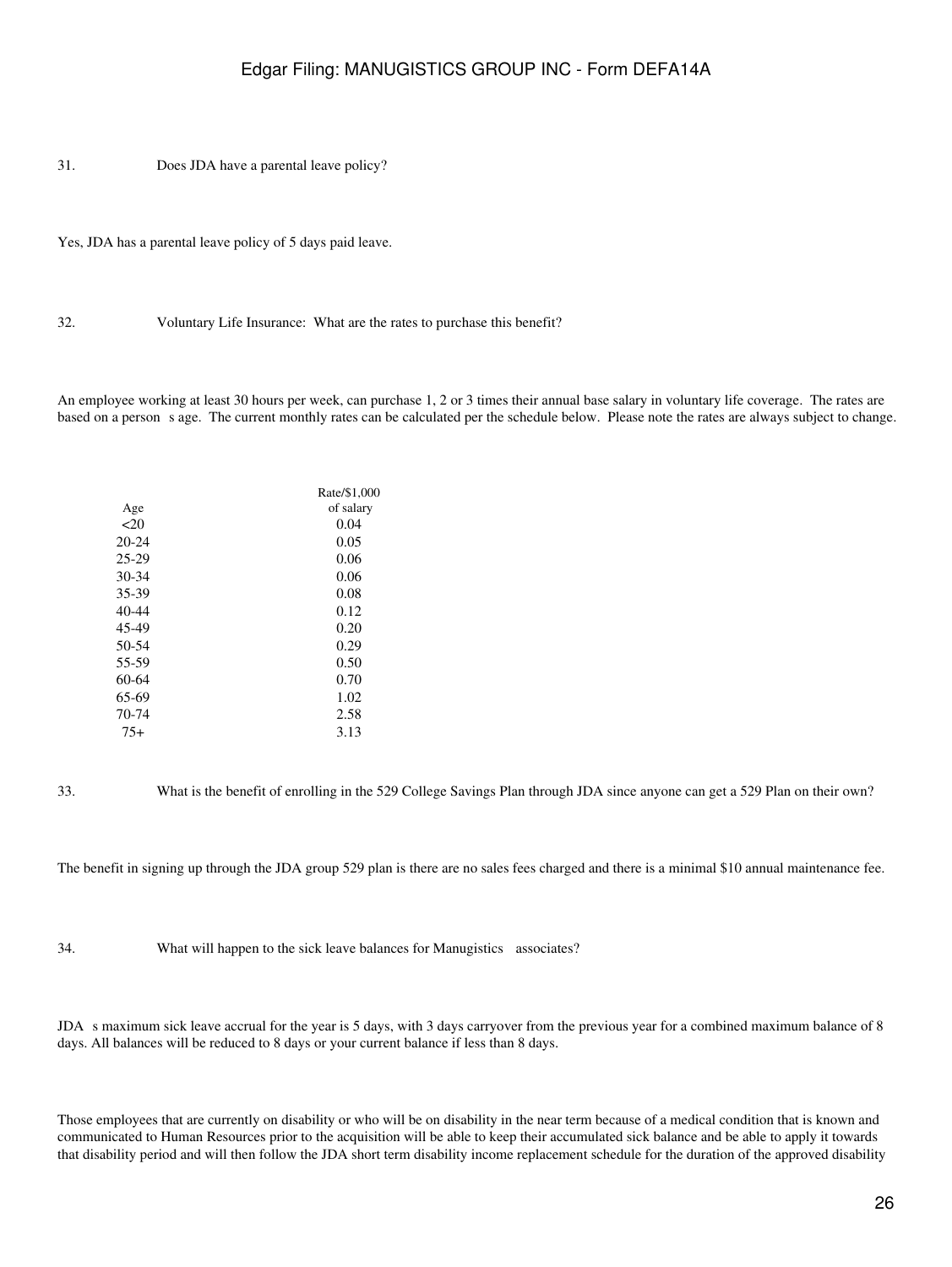#### period.

35. What will happen to the floating holidays?

JDA s policy allows for one floating holiday. If you currently have one or more floating holidays you will be allowed to carry forward one floating holiday for the remainder of 2006.

36. What will happen to the vacation balances?

You will carry forward your current balance from Manugistics for the remainder of the 2006 calendar year, but will accrue vacation on a go forward basis according to JDA s vacation accrual policy.